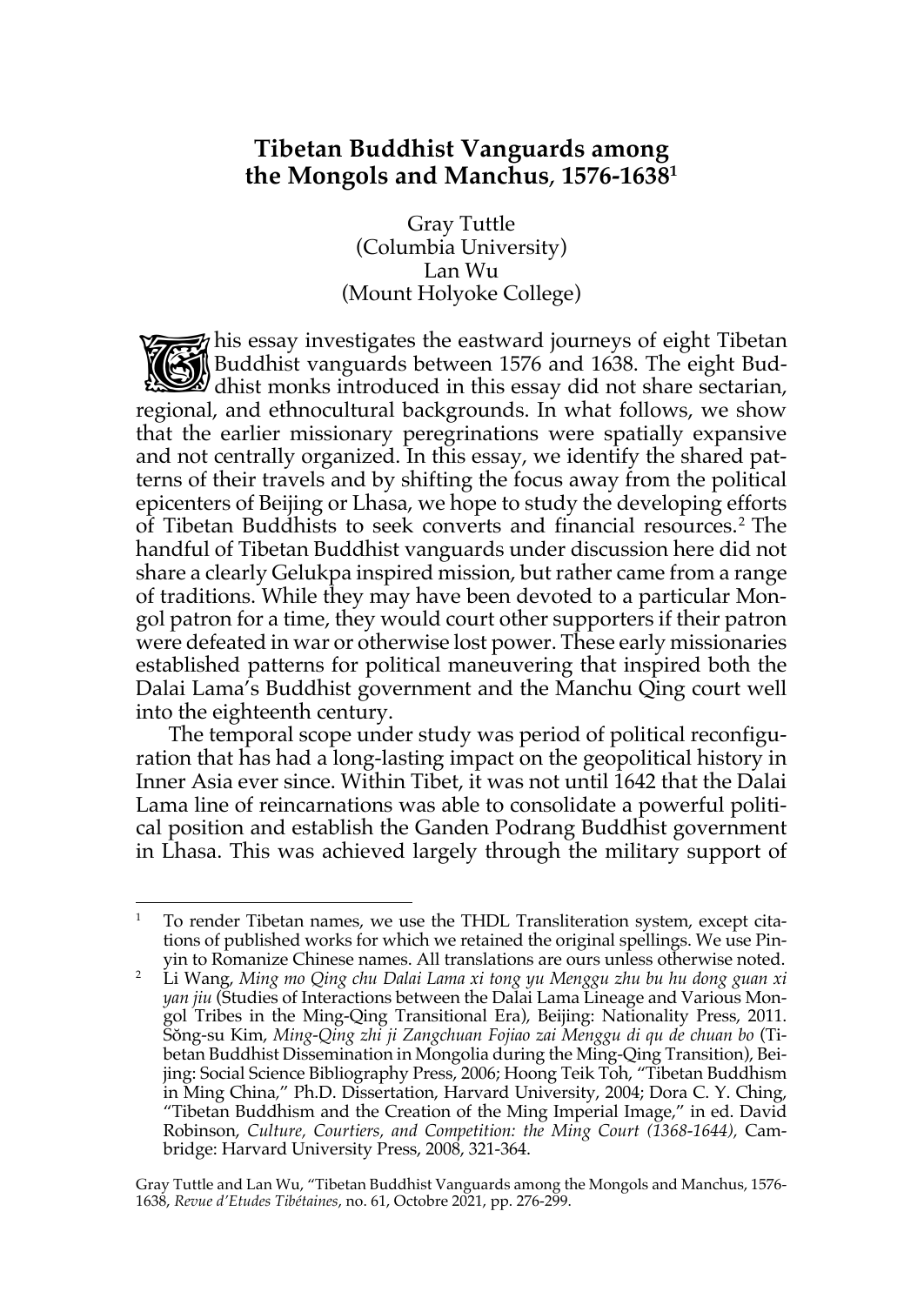Gushri Khan (1582–1655), an Oirat Khoshut Mongol prince. The fifth Dalai Lama (1617-1682) began to use the term Geluk consistently in defining his particular group of Buddhists in his *A History of Tibet, The Song of the Spring Queen,* written in 1643. The followers of Tsongkhapa (1357–1419)—posthumously recognized as the founder of the Geluk School—were commonly referred as Gandenpa in the *New Red Annals,*  a Tibetan chronicle written in 1538. Even in the fifth Dalai Lama's historical account, he acknowledged that the Tibetan Pakmodru dynasty "did honor to all sects without partiality."3 The Pakmodru rulers rose to power in Central Tibet in 1350, which went hand in hand with the decline of the Mongol power and its close allies, the Tibetan Buddhist Sakya hierarchs.<sup>4</sup> By 1364, the Sakya estate was split into four parts, each ruled by a member of the Khön family. This division led to internal political and economic struggles that contributed to the rise of the Pakmodru.<sup>5</sup> The Sakya School developed new sub-sects, each with its own monastic bases.6 The Sakya's internal division of both family estates and monastic institutions weakened their ability to counteract the emerging Geluk School. But the Geluk School's dominance of the Tibetan Plateau needed more than the backing of Pakmodru rulers, whose patronage diminished over time. The Gelukpa were opposed first through the rise of the Rinpungpa family and later the Tsangpa kings.<sup>7</sup> The followers of Tsongkhapa were left no choice but to seek additional patrons far afield in Mongol lands and further east.8

Beyond Tibet, political turmoil similarly shifted geopolitical dynamics. To the east, the Wanli emperor (r. 1572–1620) saw Ming-dynasty China rapidly declining in front of him; to the north, a series of Mongol strongmen hoped to reunite the Mongols, whose leadership had disintegrated after they retreated north in the post-Mongol Yuan years; to the northeast, Nurhaci (1559–1626) united various Jurchen tribes and founded the Jin state, the predecessor of the Manchu Qing. In 1644, the Manchus crossed the Shanhai Pass and took over Beijing.

<sup>3</sup> The fifth Dalai Lama Ngawang Lozang Gyatso, trans. Zahiruddin Ahmad, *A History of Tibet.* Bloomington, Indiana University: Research Institute for Inner Asian Studies, 1995, 147, 156

<sup>4</sup> Ibid., 137-139, 145-8. Schwieger, *The Dalai Lama and the Emperor of China: A Political History of the Tibetan Institution of Reincarnation*, New York: Columbia University Press, 2015, 27.<br><sup>5</sup> Personal communication with Leonard van der Kuijp, Nov. 1994.

<sup>6</sup> David Snellgrove and Hugh Richardson, *A Cultural History of Tibet,* Boston: Shambala, 1995, 178-9.

<sup>&</sup>lt;sup>7</sup> Both families were allied with the Red Hat Karma-pa incarnations. See the fifth Dalai Lama Ngawang Lozang Gyatso, 1995, 163 and Ahmad, 1970, 101.

<sup>8</sup> Zahiruddin Ahmad, "Sino-Tibetan Relations in the Seventeenth Century," *Serie Orientale Roma,* vol. 40. Rome: Instituto Italiano per il Medio ed Estremo Oriente, 1970, 96-7.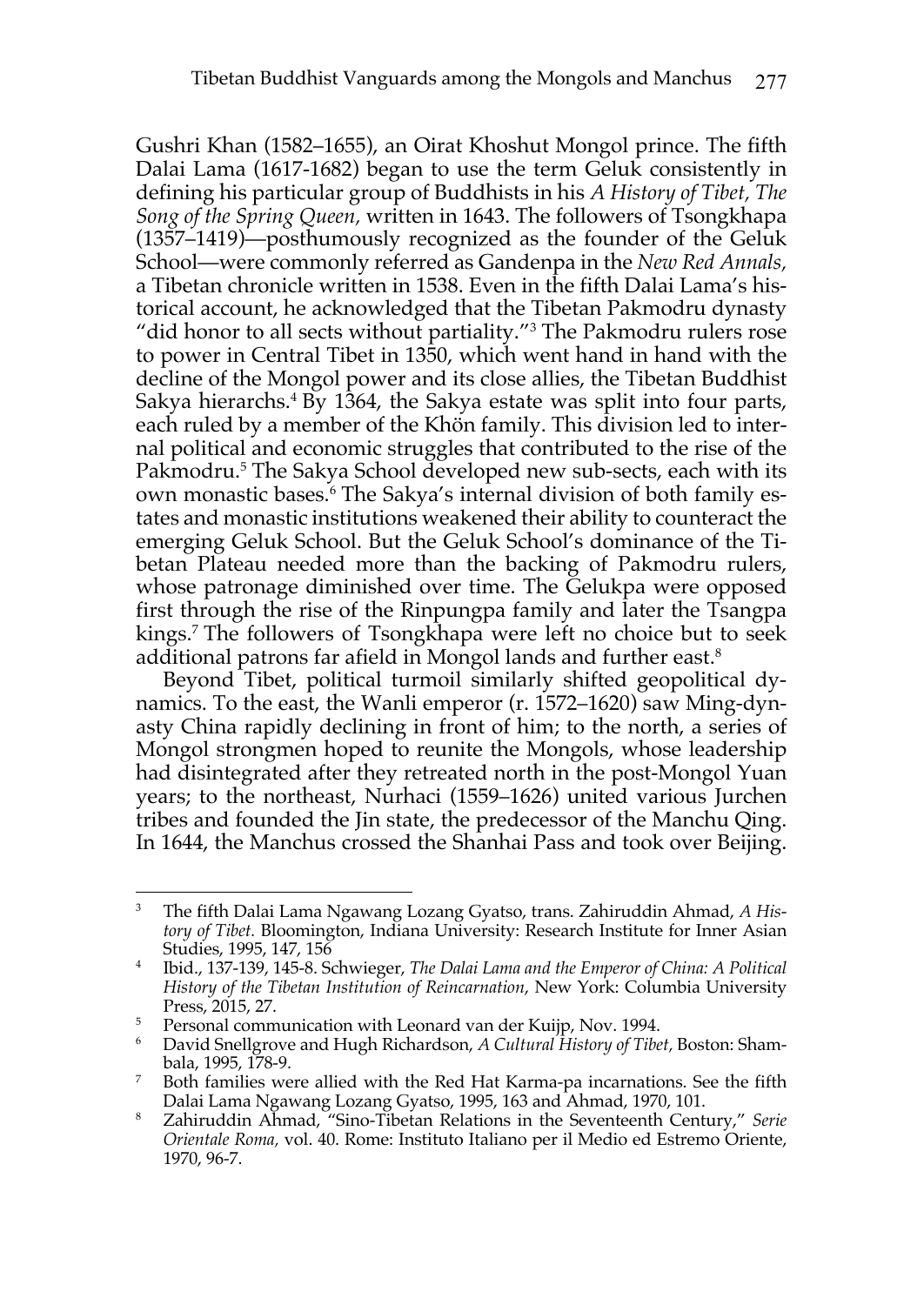This was the beginning of Qing rule of China that would extend for the next two and a half centuries. Our goal here is to reveal the persistent effort undertaken by Tibetan Buddhists as the political turmoil unfolded in Inner Asia to demonstrate their active agency in engaging with the Mongol leaders, and then the Manchu rulers. Their missionary endeavors paved the way for more systematic and rigorous exclusively Gelukpa missionary enterprises in the eighteenth century. The later development, however, ought not to overshadow the foundation built by these earlier diverse Buddhist vanguards in the preceding two centuries with the Mongols and Manchus.

The notion of a lama's familial sectarian orientation was an attribute of consequence in this period. For example, Sonam Gyatso—the future third Dalai Lama—might in fact have come from "a distinguished family, connected with the Sakya and the Pakmodru rulers*.*"9 The fifth Dalai Lama did not shy away from mentioning the third Dalai Lama's alleged familial connection to both the Sakya and the Pakmodru reign in his *History of Tibet*. Perhaps to him, the multiple connections legitimated Geluk power as a righteous successor to the Mongol Yuan-Sakya and then the Pakmodru dynasty in Tibet. The fifth Dalai Lama himself came from a prominent Nyingma family and courted relations with powerful Nyingma monks, whom he supported at Mindroling and Dorjedrak monasteries.10



Map 1 Important Sites under discussion, created by Shreena Pyakurel

<sup>9</sup> Snellgrove and Richardson, 1995, 183.

<sup>10</sup> Dominique Townsend, *A Buddhist Sensibility: Aesthetic Education at Tibet's Mindröling Monastery*, New York: Columbia University Press, 2021.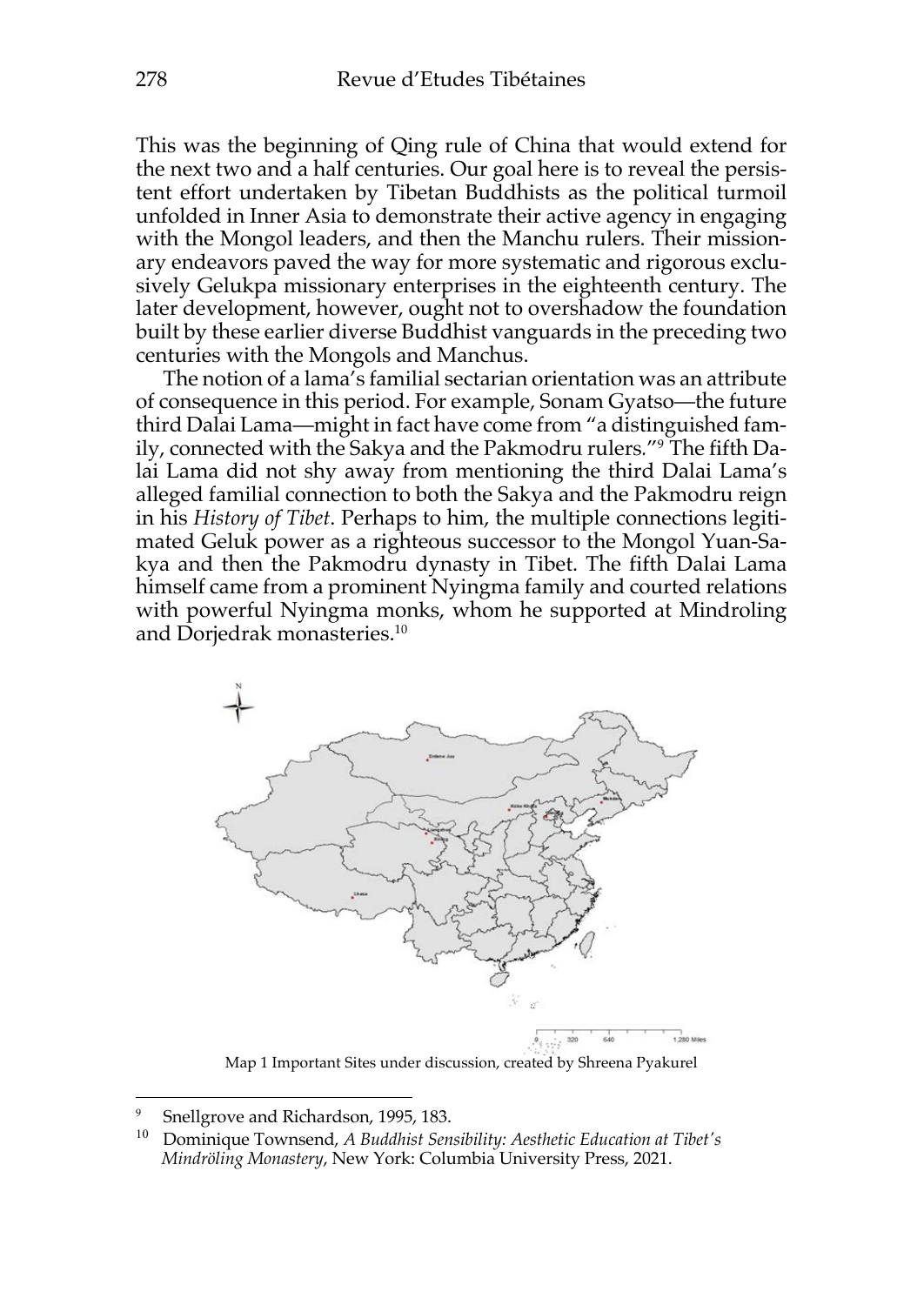Beyond the political realm, the Geluk School was in debt to other philosophical traditions. Tsongkhapa embraced a range of traditions in his training; one of his two principal teachers was the Sakya lama Rendawa (1348/9-1412). <sup>11</sup> It was not until the enthronement of the fourth Dalai Lama (1589-1617), a Mongol, as the abbot of the Drepung monastery in 1603, with the military support that it entailed, that the Geluk School began to have any forceful political presence in Central Tibet.<sup>12</sup> To the Mongols, the institution of Tibetan Buddhist reincarnation also provided them with a means to exercise certain power over monastic and political contestations in Tibet; ultimately, they used it to sever deep-seated familial ties between the Tibetan aristocracy and Tibetan Buddhist monastic estates.13 Thus, it was only in 1621 that an uneasy truce was established between the opposing parties of the Tsangpa allied with the Red Hat Karmapa Lama and the Mongols allied to the Ganden School.

In tandem with the rise of Geluk power, other schools' ability to influence affairs, especially outside of Central Tibet, dwindled after the fall of the Mongol Yuan (1279-1368). Four Sakya temples from the Mongol Yuan time continued to function until at least 1579 in the western Mongolian region of Liangzhou (modern Wuwei, Gansu Province), a town with a glorious past at the crossroads of Tibetan, Chinese, and Mongolian cultures.<sup>14</sup> But it was the Ming emperors Xuande (1426–1436) and Chenghua (1465–1488) who issued decrees to repair and maintain them. Owing to their geopolitical position, the Liangzhou temples welcomed both Han Chinese monks and Tibetan monks in much of their later history. The situation started to shift gradually with the rise of the Geluk hegemony. A cluster of Geluk monasteries replaced existing Sakya ones in Liangzhou. Tellingly, the fifth Dalai Lama did not expunge the Sakya from his historical account. Rather, he glossed over their sectarian affiliations. <sup>15</sup> Indeed his treatment of their involvement may be an indication that Geluk dominance was still not established as late as 1643 when he completed his account of

<sup>&</sup>lt;sup>11</sup> Ibid., 180 and 197. For more on this figure, Samten Chhosphel, "Rendawa Zhonnu Lodro," Treasury of Lives, accessed June 23, 2021, http://treasuryoflives.org/biographies/view/Rendawa-Zhonnu-Lodro/8571.

<sup>&</sup>lt;sup>12</sup> Personal communication with Leonard van der Kuijp, April 1996.<br><sup>13</sup> Schwigger, 2015, Chapter 2: Cray Tuttle, "The Role of Mongol E

<sup>13</sup> Schwieger, 2015, Chapter 2; Gray Tuttle, "The Role of Mongol Elite and Educational Degrees in the Advent of Reincarnation Lineages in 17th Century Amdo," eds. by Karl Debreczeny and Gray Tuttle, *Tibet's Turbulent 17th Century and The Tenth Karmapa*, Chicago: Serindia Publications, 2016, 235-262.

<sup>14</sup> Ngag dbang rnam rgyal, *Brgyud pa yid bźin nor bu'i rtogs pa brjod pa ṅo mtshar rgya mtsho*, Lhasa: Bod ljongs bod yig dpe rnying dpe skrun khang, 1992, 546.

<sup>15</sup> Wangqian Duanzhi and Jiang Zengli, "Saban yu Liangzhou sida fosi (Sa-Pan and the Four Liangzhou Temples), *Xizang yanjiu huixun* (Newsletter on Tibetan Studies), 15 (1993), 13.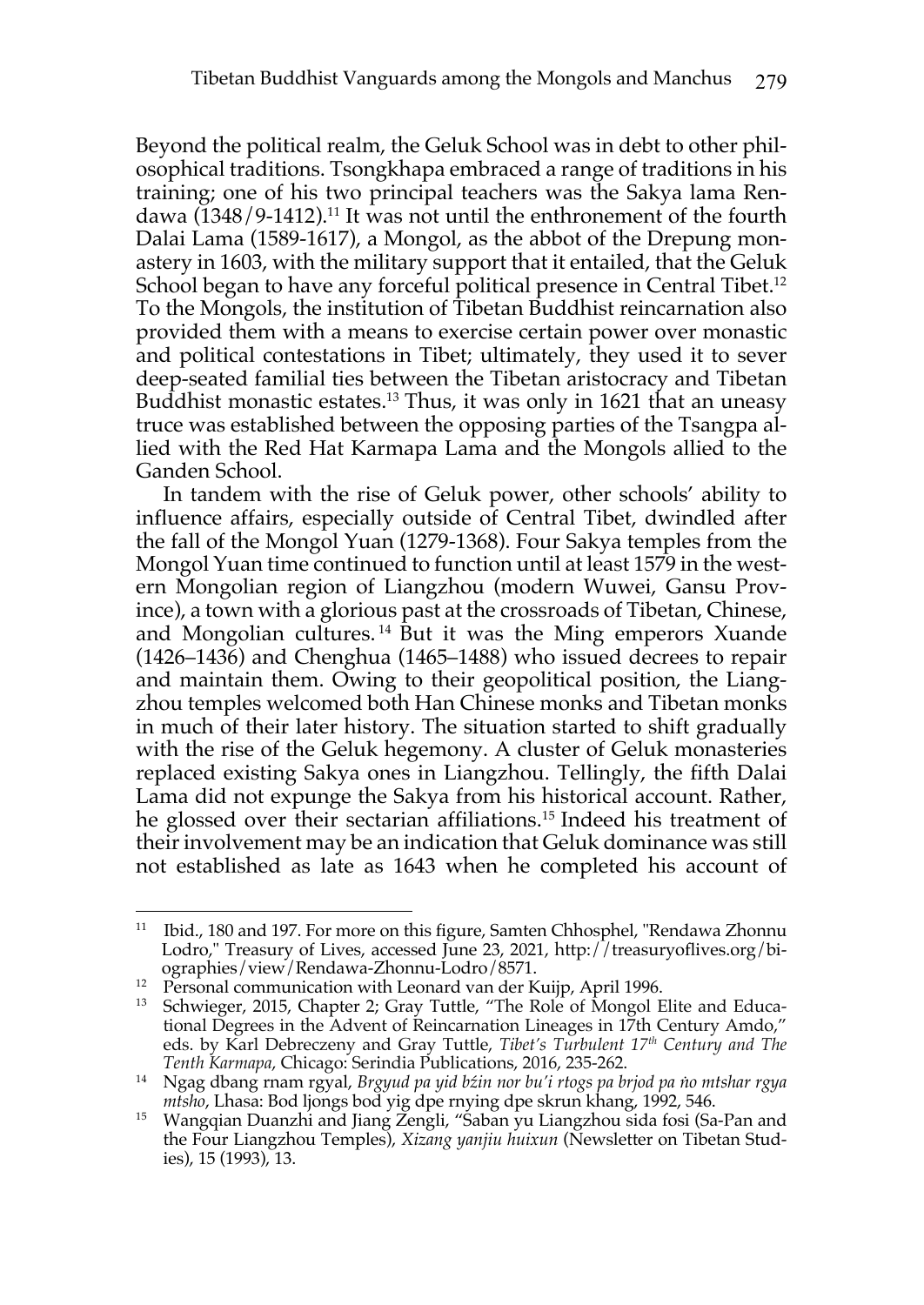Tibetan history, the *Song of the Spring Queen*. <sup>16</sup> At the time, internal competition was not limited to struggles between Tibetan Buddhists of different schools. Mongolian leaders were similarly consumed by contests for authority. In 1607, the death of Altan Khan (1507-1582)'s successor brought about internal rivalry for power.<sup>17</sup> The succession crisis that accompanied this turmoil did not end for some years.18 In the meantime, Ligdan Khan (1588-1634) was also trying, unsuccessfully, to assert authority over his own people. For extra support, he turned to Tibetan Buddhism to solidify his legitimacy. 19

In chaos lies opportunity. Two Buddhists from Tibet set out to meet Mongol leaders in the decade leading up to 1578 when the Altan Khan met Sonam Gyatso, the soon-to-be third Dalai Lama. <sup>20</sup> What brought the two groups together was an attack by Khutughtai Sechen Hungtaiji's troops on the Tibetans in northeastern Tibetan region of Amdo in 1566. Khutughtai Sechen Hungtaiji negotiated a surrender in which the "Three River Tibetans" submitted on the condition that the Mongols would accept Tibetan Buddhism as their religion. <sup>21</sup> The life stories of Sonam Gyatso and Altan Khan both mention a Buddhist monk, variously known as Aseng or Arigh, who allegedly came to explain the Buddhist religion and its benefits to Altan Khan in his court. <sup>22</sup> While hosting

<sup>16</sup> Kurtis R. Schaeffer, Matthew Kapstein, and Gray Tuttle, *Sources of Tibetan Tradition*,

New York: Columbia University, 2013, 538-540.<br><sup>17</sup> Henry Serruys, "Sino-Mongol Relations: The Tribute System and Diplomatic Missions (1400-1600)," *Mélanges Chinois et Bouddhiques,* vol. 14, part 2, Bruxelles: Institut Belge des Hautes Etudes Chinoises, 1967, 111.

<sup>&</sup>lt;sup>18</sup> Ibid, 102-3.

<sup>&</sup>lt;sup>19</sup> Ibid, 111. We leave out the Oirat communities to focus on Buddhists' activities to the east in this essay.

<sup>&</sup>lt;sup>20</sup> Lin Chiu-yan, "Research on Emperors' Policies toward Mongols regarding Religion in the High-Qing," (M.A. Thesis, National Normal, 2000). Page 24-27, here Lin discusses how Altan Khan's nephew might have met with three lamas in 1566. But Lin could not find any sources on what sectarian affiliations the three lamas had. Altan Khan's meeting with the future third Dalai Lama was noted and source con-

firmed. 21 Henry Serruys, "Early Lamaism in Mongolia," *Oriens Extremus*. 10, no. 2. (1963): 182.

<sup>&</sup>lt;sup>22</sup> Hirehiro Okada, "The Third Dalai Lama and Altan Khan of the Tümed," ed. Per Kvaerne, *Tibetan Studies: Proceedings of the 5th Seminar of the International Association for Tibetan Studies,* vol. 2. (Narita, 1992), 645-6. Johan Elverskog, "Whatever Happened to Queen Jönggen?" in *Buddhism in Mongolian History, Culture, and Society*, ed. Vesna A. Wallace (New York, N.Y: Oxford University Press, 2015), fn. 6, 18-19. Jiaye Chepai and Shuang Bao, "A Sheng Lama kao" (Studies of A Sheng Lama) in *Qinghai Min zu yan jiu* (Research on Nationality in Qinghai), vol 23, No. 1. (Jan. 2012): 80-85. Leiyi Wang, *Zang chuan Fojiao si yuan Meidai zhao Wudang zhao diao cha yu yan jiu* (Research on Tibetan Buddhist Temples: Meidai Temple and Wudang Temple), Beijing: China Tibetology Press, 2009. 28, n.1. Serruys mentions that Altan Khan went to Amdo to fight the Black Tibetans and brought back Aseng Lama. Serruys, 1963, 182.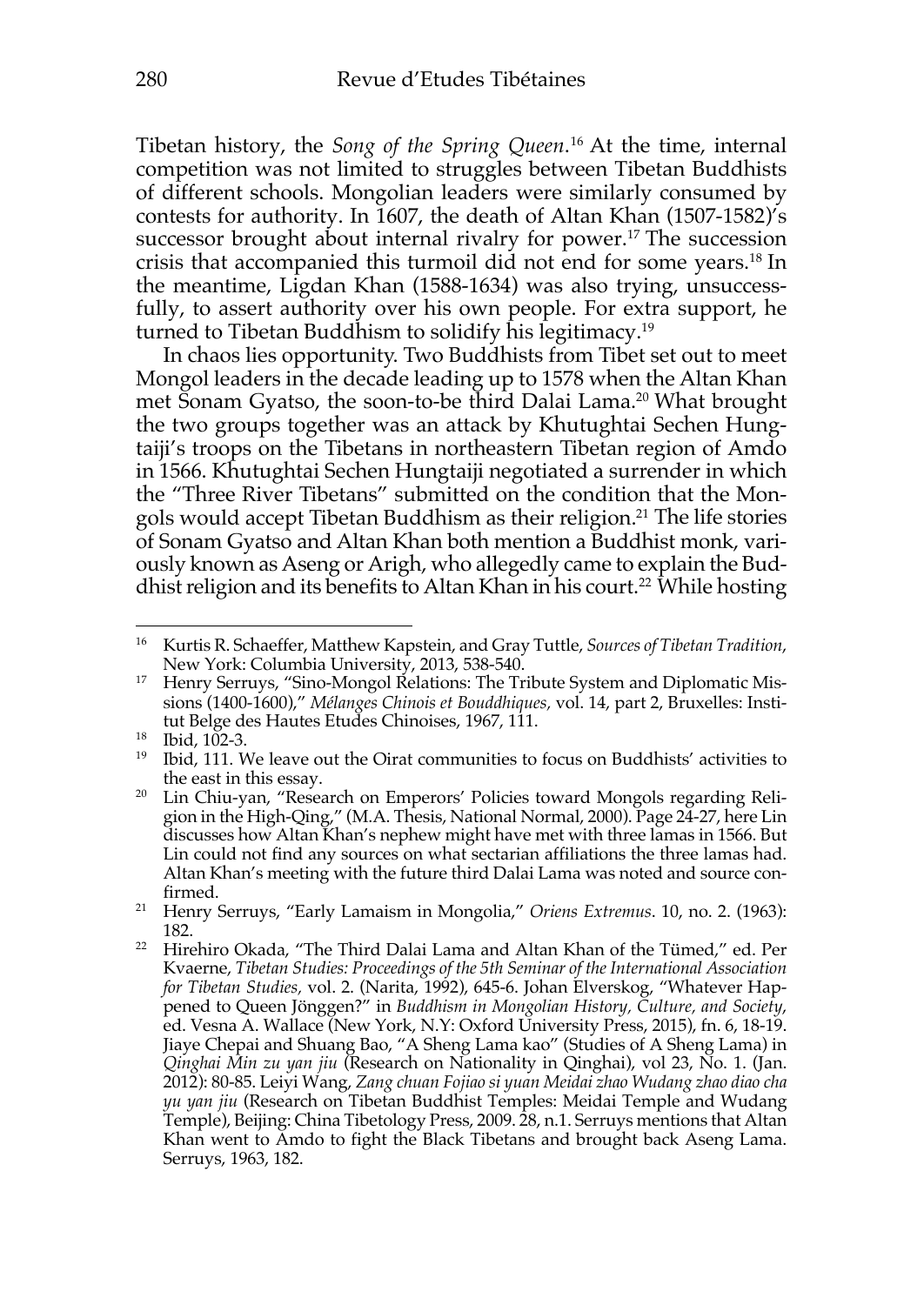Aseng in his encampment, Altan Khan continued his fight with the "Black Tibetans" in Amdo. This monk, of unknown sectarian affiliation, may well have been responsible for brokering Altan Khan's meeting with Sonam Gyatso, the soon-to-be Dalai Lama. 23

Even though his meeting with the future third Dalai Lama was of paramount importance, it was not Altan Khan's first meeting with a Central Tibetan Buddhist prelate. Shortly before this meeting, Altan Khan welcomed the sixteenth abbot of the Taklung Order, a sub-sect of the Kagyü School. <sup>24</sup> Impressed by Taklung Kunga Trashi (1536- 1605)'s religious power, Altan Khan made countless offerings of gold, silver, silk and cotton cloth, tea, horses, mules, and camels. Altan Khan also invited him to visit Chakhar Mongol land in 1576, but the Taklung abbot was too ill to travel and did not leave Central Tibet until after the new year in  $1578<sup>25</sup> A 1579$  entry of the abbot's spiritual biography indicates a cognizance of the meeting between Altan Khan and Sonam Gyatso: for the first time, Altan Khan's name is preceded by the title bestowed by Sonam Gyatso: "Chos gyi rgyal po (Dharma King)."26 At this point, the record of donations from Altan Khan becomes much more specific. Similar to Sonam Gyatso, the Taklung abbot simultaneously received a silver seal and a title: Tathagata (Tib. Dezhin Shekpa). <sup>27</sup> This title may have been intended to evoke that of the fifth Karmapa (1384–1415), who was called Dezhin Shekpa, a title received from the Ming Yongle emperor (r. 1402-1424). <sup>28</sup> In addition to the

<sup>23</sup> Ahmad, 1970, 87.

<sup>&</sup>lt;sup>24</sup> Ngag dbang rnam rgyal, 1992, 544. Elliot Sperling, "Notes on References to Brigung-pa—Mongol Contact in the Late Sixteenth and Early Seventeenth Centuries," ed. Per Kvaerne, Tibetan *Studies: Proceedings of the 6th Seminar of the International Association for Tibetan Studies*, vol. 2. (Oslo, Institute for Comparative Research in Human Culture, 1992), 748, n. 29. Leonard W.J. van der Kuijp and Gray Tuttle. "Altan Qaγan (1507-1582) of the Tümed Mongols and the Stag lung Abbot Kun dga' bkra shis rgyal mtshan (1575-1635)," In *Trails of the Tibetan Tradition: Papers for Elliot Sperling*, edited by Roberto Vitali, with assistance from Gedun Rabsal and Nicole Willock, Amnye Machen Institute: Dharamshala (H.P.), India. 2014, 461- 482. *Revue d'Etudes Tibétaines* 31 (February 2017): 461-482.

<sup>&</sup>lt;sup>25</sup> Ibid, 545. Johan Elverskog, "An Early Seventeenth-Century Tibeto-Mongolian Ceremonial Staff," *Journal of the International Association of Tibetan Studies*, no. 3 (December 2007): 2.

<sup>26</sup> Ahmad, 1970, 90.

<sup>27</sup> Ngag dbang blo bzang rgya mtsho, *Rje btsun thams cad mkhyen pa bsod nams rgya mtsho'i rnam thar dngos grub rgya mtsho'i shing rta*. Delhi: Jayyed Press, 1982, 192.

<sup>&</sup>lt;sup>28</sup> Leonard van der Kuijp pointed out the connection of this Taklung abbot's new title with the fifth Karmapa, Dezhin Shekpa. See Leonard W.J. van der Kuijp and Gray Tuttle. "Altan Qaγan (1507-1582) of the Tümed Mongols and the Stag lung Abbot Kun dga' bkra shis rgyal mtshan (1575-1635)," In *Trails of the Tibetan Tradition: Papers for Elliot Sperling*, edited by Roberto Vitali, with assistance from Gedun Rabsal and Nicole Willock, Amnye Machen Institute: Dharamshala (H.P.), India. 2014,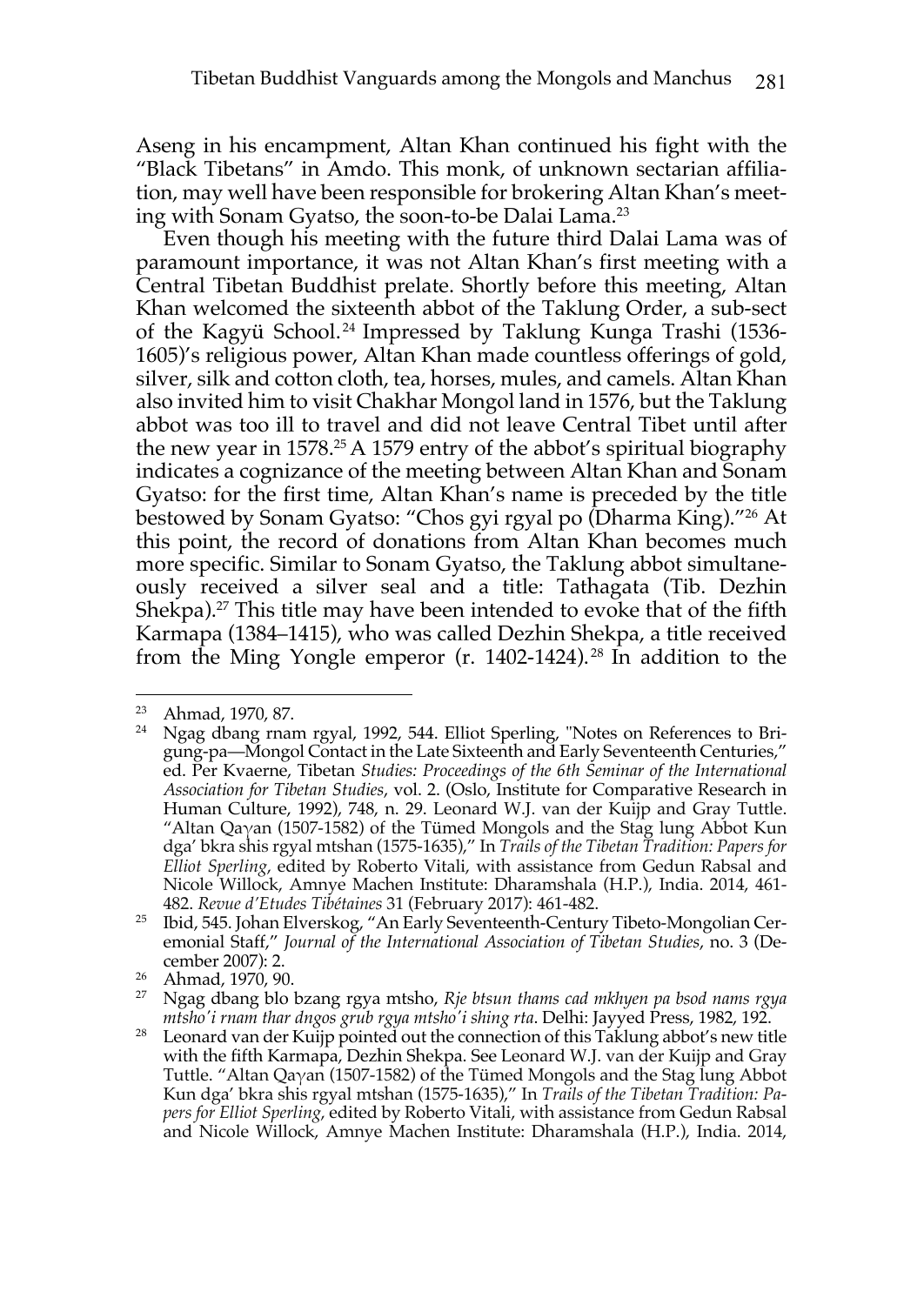official recognition, the abbot also received official documents, hats, and clothing, as well as a large sum of silver, which again was reminiscent of the established Mongol Yuan practice with regards to monks. <sup>29</sup> His last meeting with Altan Khan was in the autumn of 1579, when the khan gave him a kettle made of 1,500 *srangs* of silver and other unspecified offerings.30 This spiritual biography also reveals the active involvement of this region's Chinese officials with Tibetan Buddhism and suggests that Buddhist (probably Taklung) clerics may have had some, possibly long-term, relationship with these figures. For instance, the text lists the official of Xining along with Jina nangso and Drati nangso as having made offerings to the abbot at a place called Taklung lasar. <sup>31</sup> While this text provides no further details of their interactions, the Mongolian biography of Altan Khan relates that a person called Taklung nangso was one of the main envoys to Sonam Gyatso.32 The presence of this figure at the court of Altan Khan may help to explain some of the respect shown to the Taklung abbot. It is also interesting to note that his role as an envoy to Sonam Gyatso indicates a fairly fluid relationship between differing schools—especially for monks who served at the court of the Mongols. The Taklung order appears to have been on neutral, if not friendly, terms with the Geluk School at this time. A former abbot of Taklung received the future third Dalai Lama Sonam Gyatso in 1558, and the Geluk requested the Takung lama handle the mediation when the fourth Dalai lama's monastery was under attack by the Tsang king in 1610.<sup>33</sup> Sectarian conflicts exhibited later on often distorted the earlier history of mutual support and protection of mutual interests.

What was so appealing about Sonam Gyatso to Altan Khan? Among the many Tibetan Buddhist hierarchs in contact with the Mongols, Sonam Gyatso's singularity lies in his manifold familial and doctrinal associations. For the Mongols, it was paramount to allude to the patron-priest model that Qubilai Khan (1215-1294) and Pakpa (1235- 1280) established. Many Mongol leaders viewed this model as a vital legitimating tool as they attempted to recreate the Mongol empire. As is well-known, Altan Khan's meeting with Sonam Gyatso was

<sup>461-482.</sup> Also available for download as an issue of *Revue d'Etudes Tibétaines* 31 (February 2017) 461-482. http://himalaya.socanth.cam.ac.uk/collections/journals/ret/pdf/ret\_31\_27.pdf

<sup>&</sup>lt;sup>29</sup> Serruys, 1963, 203-4.<br><sup>30</sup> Ngag dbang rnam rgyal, 1992, 546.

<sup>&</sup>lt;sup>31</sup> Ibid, 545-6. For details about the title of nangso, see Kam, 1994, 128. "Taklung lasar" seems to refer to the "new" pass of Stag lung, but its location is unknown.

<sup>&</sup>lt;sup>32</sup> Okada, 1992, 648 and 650. By the 1630s the role of those holding the title of nangso as envoys was apparently well established in Ming China and was being adopted by the Manchus as well, see Kam, 1994, 129.<br><sup>33</sup> Sperling, 1992, 747. Snellgrove and Richardson, 1995, 193.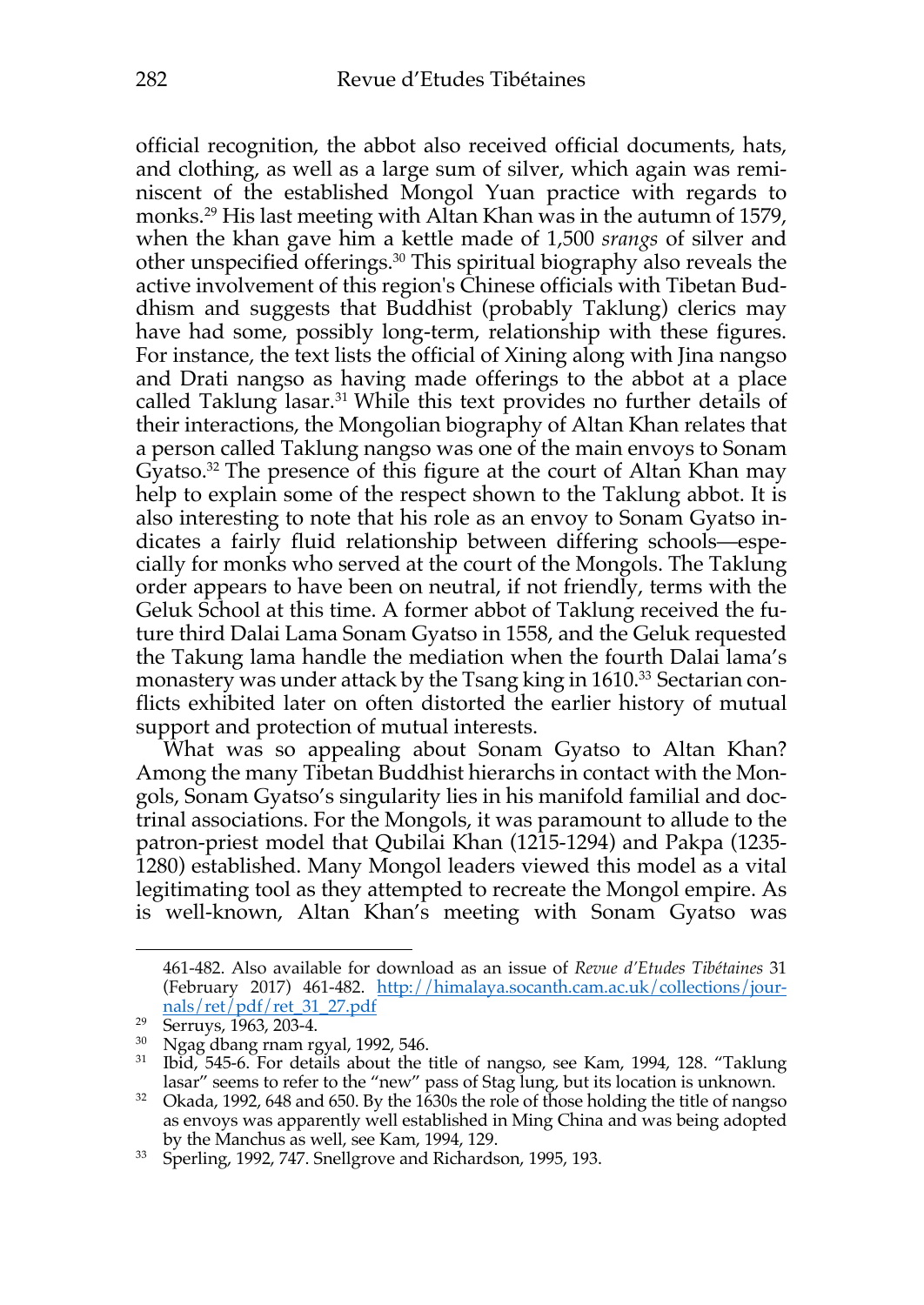explicitly linked in narratives of the event to the earlier religio-political connections in the Mongol Yuan period. <sup>34</sup> The fifth Dalai Lama was to further elaborate on this ideological parallel in his own relations with Gushri Khan; interestingly, he omitted the third Dalai Lama's versatile connection with the Sakya tradition. <sup>35</sup> This omission perhaps reflects how the fifth Dalai Lama consolidated his power at a time when the Sakya tradition was significantly weakened and their patrons, the Mongols, defeated. The fifth Dalai Lama perhaps saw no need to allude to the third Dalai Lama's association with the Sakya School.

# **1578-1585: Amdo Buddhists at the Court of Tümed's Altan Khan in Southern Mongol Lands36**

A descendant of the Mongol's ruling Borjigin clan, Altan Khan (r. 1542- 1582) was an ambitious leader in the southern Mongolian community known as Tümed. Geluk-dominant historical narratives of early Tibetan Buddhists and their missionary undertakings in Mongol lands marked the meeting between Altan Khan and Sonam Gyatso, the third Dalai Lama *avant la lettre*, in 1578, as the beginning of a more substantial communication between the two. At their meeting in Amdo, Altan Khan requested the Dalai Lama send a representative to return with him to Köke Khota (present-day Hohhot). In response, Tongkhor (Tibetan: Stong 'khor, 1557-1587) Yonten Gyatso spent four years in Altan Khan's territory until 1582. During his stay, Yonten Gyatso was regarded as "the highest of the spiritual leaders there."37 He was probably the first recorded Buddhist to represent the Geluk power in Mongol lands. <sup>38</sup> Yonten Gyatso was recognized as the second trülku of the Tongkhor line of reincarnations. This line continued to grow in influence as the Geluk School continued to consolidate power within Tibet and recruit more patrons to the east. By the time of the fifth Tongkhor

<sup>34</sup> Ahmad, 1970, 89-90.

<sup>35</sup> Ibid, 130 and 137.

<sup>36</sup> Some of the figures are listed in Coyiji, *Neimenggu Zangchuan Fojiao si yuan* (Tibetan Buddhist Monasteries in Inner Mongolia), Appendix I, Lanzhou: Gansu Minzu Chubanshe, 2014, 205-252.

<sup>&</sup>lt;sup>37</sup> For a more detailed biographical account, see Sonam Dorje, "The Second Tongkhor, Yonten Gyatso," Treasury of Lives, accessed May 16, 2019, https://treasuryoflives.org/biographies/view/Second-Tongkhor-Yonten-Gyatso/3708; Hurcha, Coyiji, and Wuyun, *Zangchuan Fojiao Zai Menggu Diqu de Chuanbo Yanjiu* (Research on the Tibetan Buddhist Dissemination in Mongolia*)*, (Beijing: Nationality Press, 2012), 66-69. Walther Heissig, *A Lost Civilization: the Mongols Rediscovered,* New York: Basic Books, 1966, 29.

<sup>38</sup> W. D. Shakabpa, *Tibet: A Political History*, New York: Potala, 1984, 96. Ahmad, 1970, 90 states that a diplomatic office was set up at Tongkhor to maintain the relationship between the Gelukpa and the Mongols.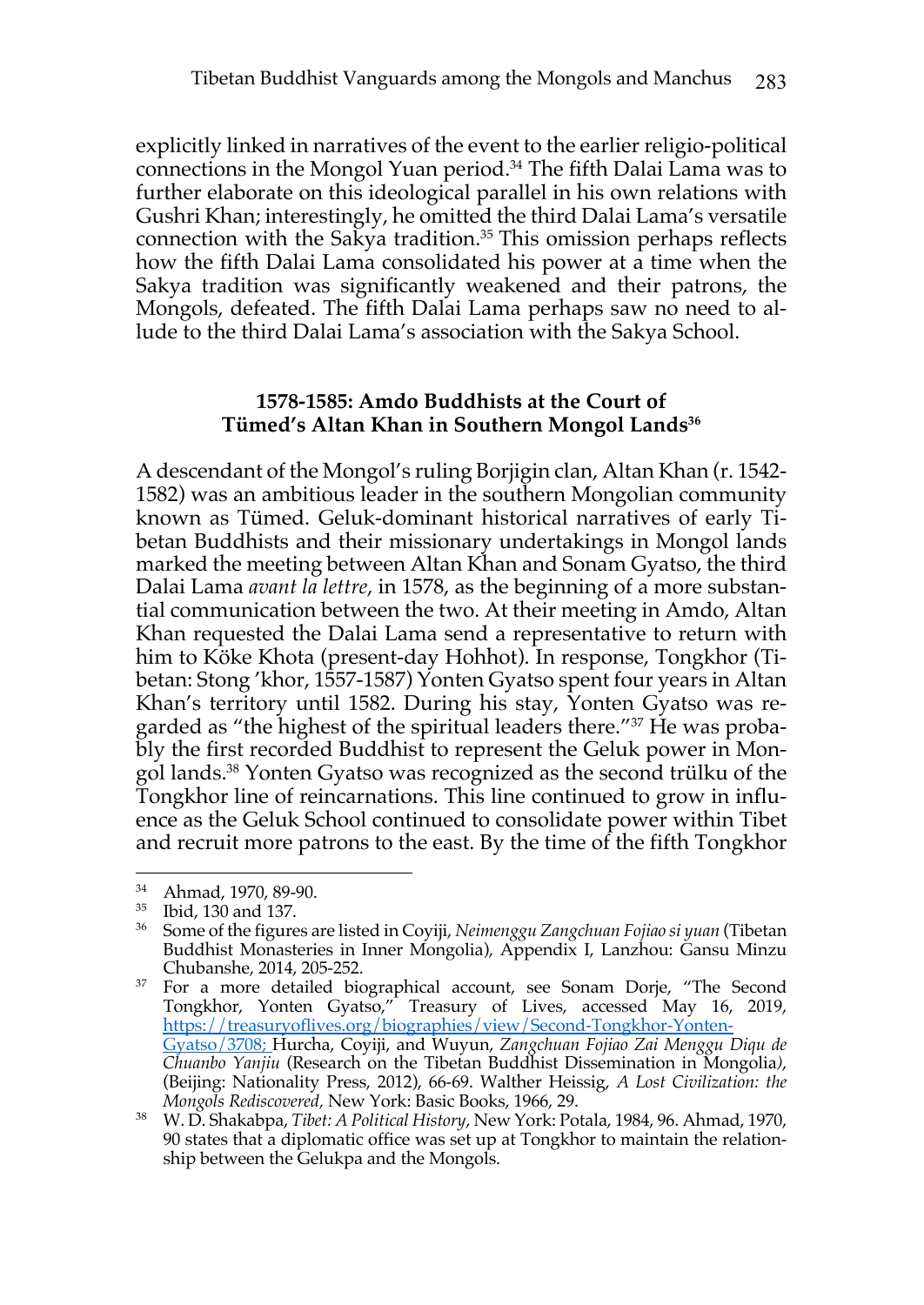Ngawang Sonam Gyatso (1684-1752), the lineage had successfully maneuvered the selection of the second Jamyang Shepa and asserted its powerful position in the Amdo religious realm in the eighteenth century.39 In a later account of the rise of the Tongkhor lineage, the posthumously recognized first Tongkhor actively transformed a Bon monastery in Kham into a Geluk monastery that came to be known as the Tongkhor Tashi Lhunpo.40

Another key power-broker in the Tibetan-Mongolian interaction was Tsoknyi Gyatso, later known as the first Zhapdrung Karpo. He represented the third Dalai Lama Sonam Gyatso in Mongol lands. <sup>41</sup> He was highly venerated among the Mongols and perhaps received estates from Holochi, a Mongol leader who recouped his strength in Amdo after being forced out of the Tümed region by Altan Khan. 42 Holochi's son was recognized as the second Zhapdrung Karpo in 1613 and given the name Lodro Gyatso (1610–1659). Lodro Gyatso received the title of Chahan nominhan from the fifth Dalai Lama for his mediation between the Khalkha and Oirat Mongols, and a "Jasak" title from the Qing Shunzhi emperor in 1648.<sup>43</sup> A oft-overlooked diplomatic endeavor of the Zhapdrung Karpo line of reincarnation was a curious mission in the fall of 1639. That is, a figure named Chahan Lama of Köke Khota joined a mission sent by Hong Taiji (1592-1643), but the mission was recalled before it left Köke Khota.<sup>44</sup> The presence of the Chahan Lama of Köke Khota in the aborted mission suggests that the

<sup>&</sup>lt;sup>39</sup> Sonam Dorje, https://treasuryoflives.org/biographies/view/Ngawang-Sonam-Gyatso/TBRC\_P1468. Accessed June 20, 2019.

<sup>&</sup>lt;sup>40</sup> The Tongkhor lineage produced two lines of reincarnation. One is in Kham and the other is in Amdo. The Tongkhor Tashi lhunpo is in Kham (TBRC G1552), recorded in the Chinese-language texts as Donggu si. It was converted into a Geluk monastery by the posthumously recognized first Tongkhor Trülku.

<sup>&</sup>lt;sup>41</sup> Tsehua, "The First Zhabdrung Karpo, Tsoknyi Gyatso," *Treasury of Lives*, accessed<br>November 06, 2017, <u>http://treasuryoflives.org/biographies/view/First-</u> November 06, 2017, http://treasuryoflives.org/biographies/view/First-Zhabdrung-Karpo-Tsoknyi-Gyatso/6670. Date unavailable, but the second Zhabdrung Karpo was recognized in 1613, which indicates that the First

<sup>&</sup>lt;sup>42</sup> Holochi was variously recorded as Ho lo chi, Kho lo chi, Kholochi. W. W. Rockhill, "The Dalai Lamas of Lhasa and their Relations with the Manchu Emperors of China, 1644-1908," *T'oung Pao*, 11. (Leiden, Brill, 1910), 5. Rockhill states that he was known as the the Mañjusri Hutuktu of Köke-Khota in Mongolia, Ahmad, 1970, 157.

<sup>43</sup> Tsehua, "The Second Zhabdrung Karpo, Lodro Gyatso," Treasury of Lives, accessed May 16, 2019, https://treasuryoflives.org/biographies/view/Second-Zhabdrung-Karpo-Lodro-Gyatso/6667

<sup>44</sup> Kam, 1994, 81. David Farquhar, "Emperor as Bodhisattva in The Governance of The Ch'ing Empire," *Harvard Journal of Asiatic Studies* 38, no. 1 (1978), 19-20; Samuel Grupper, "The Manchu Imperial Cult of the Early Ch'ing Dynasty: Texts and Studies on the Tantric Sanctuary of Mahākāla at Mukden," Ph.D. Dissertation, Bloomington: Indiana University, 1980, 147-148.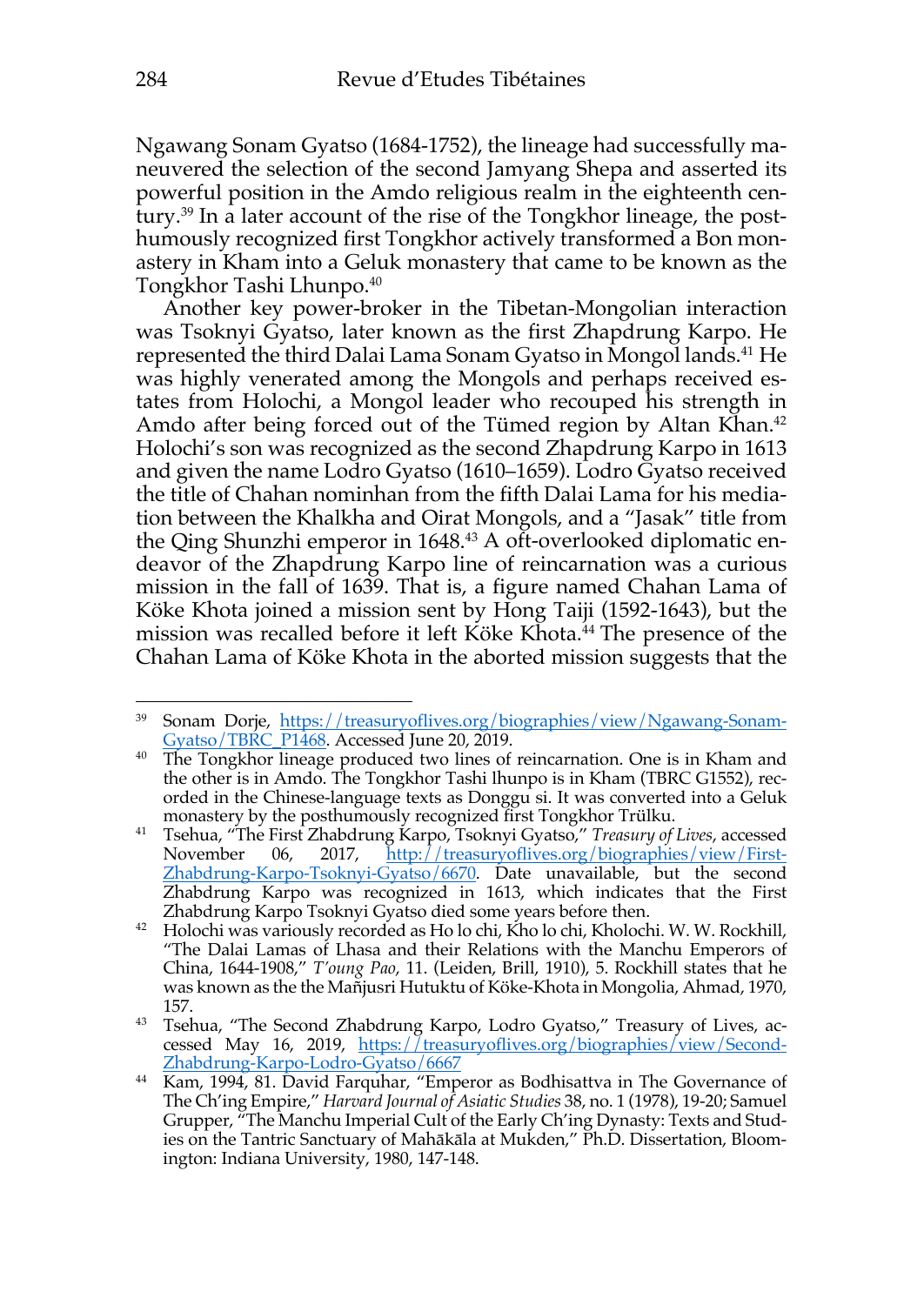second Zhapdrung Karpo Lodro Gyatso was active among the Tümed Mongols in 1639. If this is not the case, then the first Zhapdrung Karpo propagated religion in Mongol lands with a separate linage sharing the same epithet. The latter possibility is less likely because the title of Chahan nominhan was granted to Lodro Gyatso, the Amdo-originated Zhapdrung Karpo line. A local Mongolian line of reincarnation different from the first Zhabdrung Karpo would not likely have received the same title from the Dalai Lama. In any case, this line of reincarnation played an important mediating role in the Qing's Inner Asian politics. The second Zhapdrung Karpo Lodro Gyatso took another trip (or resumed the aborted mission?) to Tibet and returned east before 1646, shortly after the Manchus moved their capital to Beijing, having defeated the Ming troops. <sup>45</sup> Both Buddhist vanguards continued their legacy through the institution of reincarnation and laid the foundation for a cluster of Amdo-based Geluk prelates in negotiations between the Geluk Buddhist government and the Manchu Qing in later centuries. The institution of reincarnation enabled the Mongol patrons to refashion their identity within the Buddhist realm. Meanwhile, it also helped sustain the growth of Geluk School with patrons whose familial genealogy and religious genealogy converged.

At the time of the third Dalai Lama's death in 1588, Geluk Tibetan Buddhism under these new Mongolian patrons' auspices had established a firm base among the southern and eastern Mongols, having its center in Köke Khota and translation work on-going there and among the Kharachin, with temples further afield in Khalkha and Khorchin territory.<sup>46</sup> Before his death in 1582, Altan Khan had sponsored many temples and translations at Köke Khota, the capital of his region, and this work was to flourish under his sons and grandsons.<sup>47</sup> In 1585, the third Dalai Lama came to the Ordos and Tümed regions at the request of Altan Khan's son. Apparently, translation work continued in Köke Khota and in the Kharchin territory under the leadership of Siregetü guosi chos rje and Ayusi guosi respectively, probably to the end of the century and possibly beyond.<sup>48</sup> These nodal points attracted all walks of life in Mongol lands, whose continuous interest and support for Tibetan Buddhism further contributed to the growth of Geluk School in Inner Asia.

<sup>45</sup> Ahmad, 1970, 164.

 $^{46}$  Heissig, 1966, 28-32.

Ibid., 29.

<sup>48</sup> Ibid., 28-9.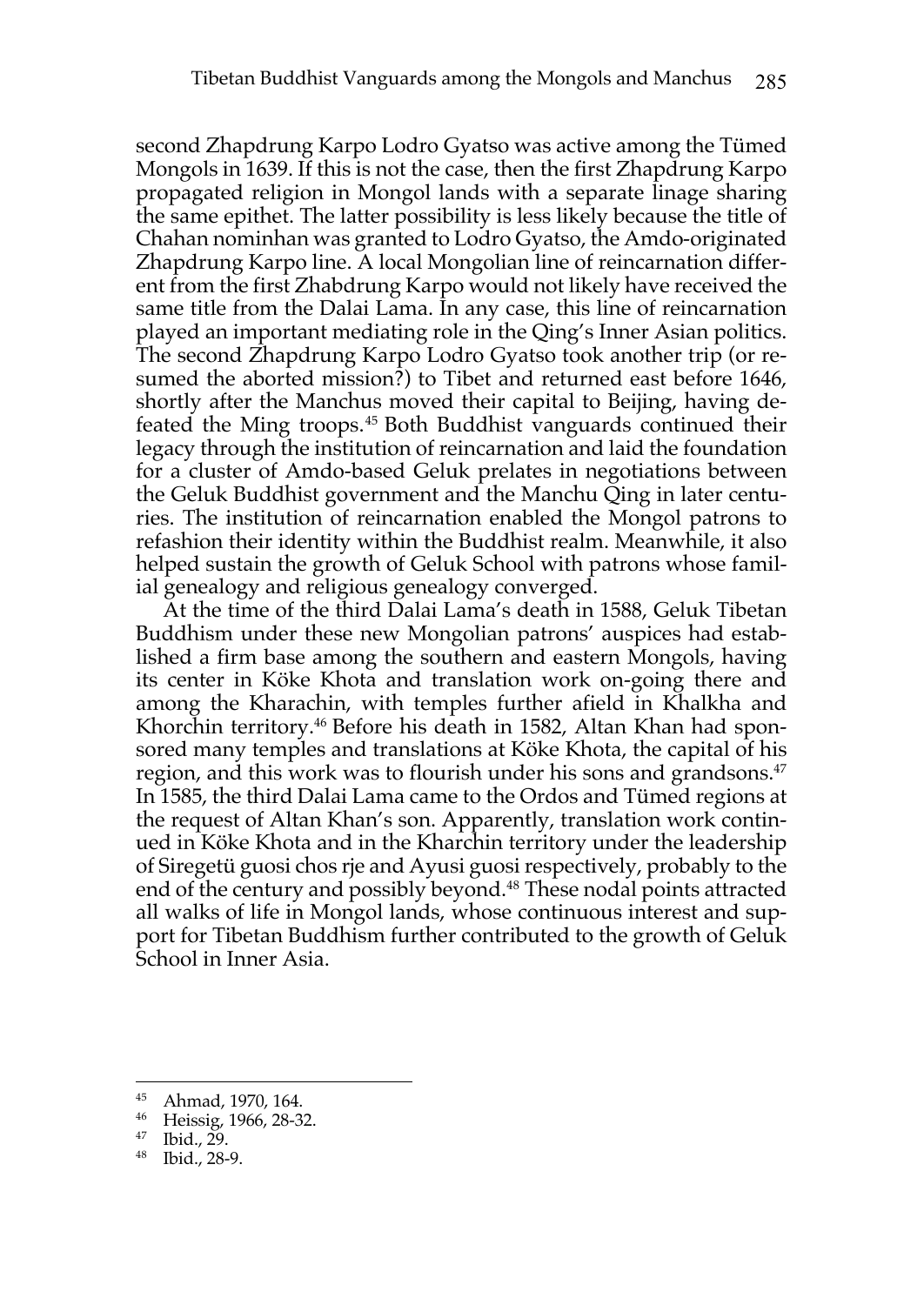# **Farther East to Chakhar Mongol Ligdan Khan's and the Manchu Courts**

In this section, we will situate the relocation of particular Tibetan Buddhists within specific geopolitical contexts. Although these individuals played important roles in Ligdan Khan (1588-1634)'s court in the southern Mongolian region of Chakhar, each of them eventually left for the nascent Manchu Jin power further east in Mukden (modern-day Shenyang, Liaoning Province). The shifting location of their bases illustrates the historical contingency of the growth of Geluk power.

Shortly after coming to Tibet in 1603, the fourth Dalai Lama sent "the re-incarnation of Chamba-gyats'o, who became known among the Mongols as Maitri [Maitreya] Hutuketu" to be his representative in Köke Khota.<sup>49</sup> Sometime around the turn of the seventeenth century, a certain Maidari [Maitreya] from the Tümed Mongols went to Tibet in the hope of bringing a learned Buddhist teacher back to Mongol lands to recite Tibetan canonical texts in the Tibetan language; it is unclear whether this was the same person, called the Maidari Hutuktu, who turned up in Mongol regions in the first decade of the seventeenth century and was actively involved with various Mongol leaders. <sup>50</sup> In 1614, an Ordos prince exchanged titles with Maidari Hutuktu, who was thereby granted the title: "Yekede Asarakchi nom-un khaghan" (Tibetan: Rgya chen Byams pa chos rje).<sup>51</sup> In addition, later Mongolian sources also record that a lama with the title of Maidari Nomun [Tib. chos rje] Khaghan consecrated Ligdan Khan sometime between 1604 and 1617.52 This initiation suggests that either the khan himself or the lama representative (which is more likely) was, even before the fourth Dalai Lama's death, moving between the Tümed capital of Köke Khota

<sup>49</sup> Rockhill, 1910, 6. This name refers to Maitreya, the future Buddha; "Byams pa" in Tibetan also refers to Maitri, as in Maitreya. We are aware of the confusion and complexity centering on the Maitreya in a Buddhist's title, and we hope to contribute to the debate on the political implication of this title. See Heqiyeletu, "Zang chuan Fojiao Hutuketu Zhi Xian Kao Shi (A Study of the Kutuktu Title in Tibetan Buddhism)," *China Tibetology,* Beijing: China Tibetology Center, 1997, vol. 3, 37-44.

<sup>50</sup> Zhaqisichen and Haier Baoluo, *Yi wei Huofo de zhuan ji: Mo dai Ganzhuerwa Hutuktu* 

*de zi shu* (An Autobiography of the Last Kangyurwa), Taipei: Lianjing Press, 1986. 51 Samuel Grupper, "Manchu Patronage and Tibetan Buddhism during the First Half of the Ch'ing Dynasty," *The Journal of the Tibet Society*, vol. 4. Bloomington, 1984, 66. Source: *Erdeni yin tobchi*.

<sup>52</sup> Ibid., 109-110. Grupper's source is the anonymous seventeenth century *Sira tuquji.*  For another source, see Grupper, 1984, 81-3: *Altan kürdün mingkhan gegesütü bichig,*  which was written by Siregetü Guosi Dharma in 1739. It must be remembered in this context that the author of the text was a Geluk Buddhist writing in the time of his school's triumph in Mongolia. Nevertheless, this initial contact is mentioned without emphasis and is followed by a clear reference to a Sakya monk who was prominent at Ligdan Khan's court.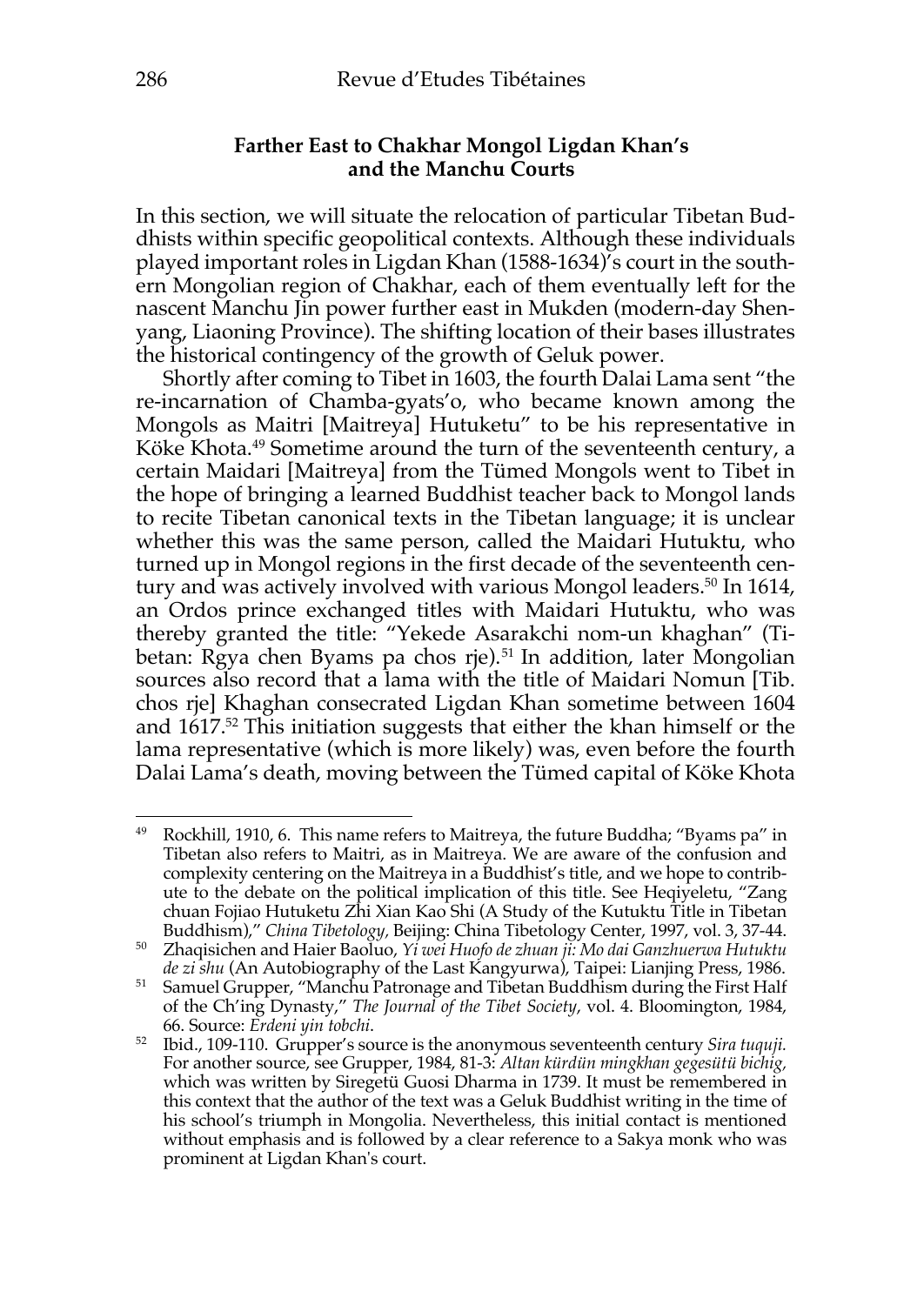(modern Hohhot) and the Chakhar region to the northeast. <sup>53</sup> If these sources may be trusted, then Ligdan Khan's first recorded contact with Tibetan Buddhism was with a representative of the fourth Dalai Lama.54

The colophon of a text that Walther Heissig discovered credits the translation of the text to a Maidari da yigung dayun günding guoshi, elsewhere called Daigüng sikü guoshi. As this translator is described as a contemporary of the aforementioned companion of the third Dalai Lama, Siregetü guosi chorji (last mentioned in 1620<sup>55</sup>) it is chronologically possible that Maidari Hutuktu and this translator are one and the same person.<sup>56</sup> If this identification is accurate, then we may begin to answer questions raised by Heissig's explorations of the colophons of early Mongolian translations of the Tibetan canon. Although his research does not reveal the definite presence of any single monk in both settings, Heissig demonstrates that the names of translators active at the Tümed court of Köke Khota through the beginning of the seventeenth century appear (again) in the colophons of works that were attributed to Ligdan Khan's sponsorship in 1628–9.57 If the later Mongolian sources that record the meeting between Maidari Nomun Khaghan and Ligdan Khan in the early part of the seventeenth century can be trusted, their evidence helps pose part of an answer to Heissig's questions by establishing a connection between the Tibetan Buddhists in

<sup>53</sup> Serruys, 1967, 102-3, 111. If this Lama and his companion Joni Corji (Tibetan: cho ne chos rje), were moving among the Chakhar Mongols prior to 1617, this would be the first firm date attested for envoys of the Dalai Lama to be moving so far north and east since the third Dalai Lama's visit to this region. The 1631 reappearance of "the Darkhan Chos-rJe of Co-ne" as a pilgrim in the company of a huge group of Mongols visiting central Tibet does much to confirm the above association, see Ahmad, 1970, 110. Darkhan is a Mongolian term for a person free of taxes, such as a clergy member, see Kam, 1994, 127. Thus, this additional title marks the intimacy of his interaction with the Mongols.

<sup>&</sup>lt;sup>54</sup> It is possible that the third Dalai Lama may have had close enough association with some Sakyapa to merit him entrusting them as his representatives. However, as Sakya affiliation is often clearly marked in Mongol sources, it may be safe to assume that he was Gelukpa, given his mission. Further research would have to consider Richardson's description of the relations between the Geluk School and Lingdan Khan. However, his research is quite outdated and obviously erroneous about many details of the Mongol affiliations with Tibetan schools, Hugh Richardson, "The Karma-pa Sect. a Historical Note," *Journal of the Royal Asiatic Society of Great Britain and Ireland*. parts 3 & 4. [1958]: 157

<sup>55</sup> Heissig, 1966, 130-1. Also see András Róna-Tas, "The Mongolian Version of the Thar-pa chen-po in Budapest, ed. Louis Ligeti, *Mongolian Studies*, Amsterdam, B. R. Grüner, 1970, 457-9. This also places him at the capital of Altan Khan's successors, Köke Khota, modern Hohhot.

<sup>&</sup>lt;sup>56</sup> The connection is unfortunately based only on the name of a Buddha, Maitreya, which might have been shared by many people. See Heqiyeletu, 1997, 41.

<sup>57</sup> Heissig, 1966, 130-1.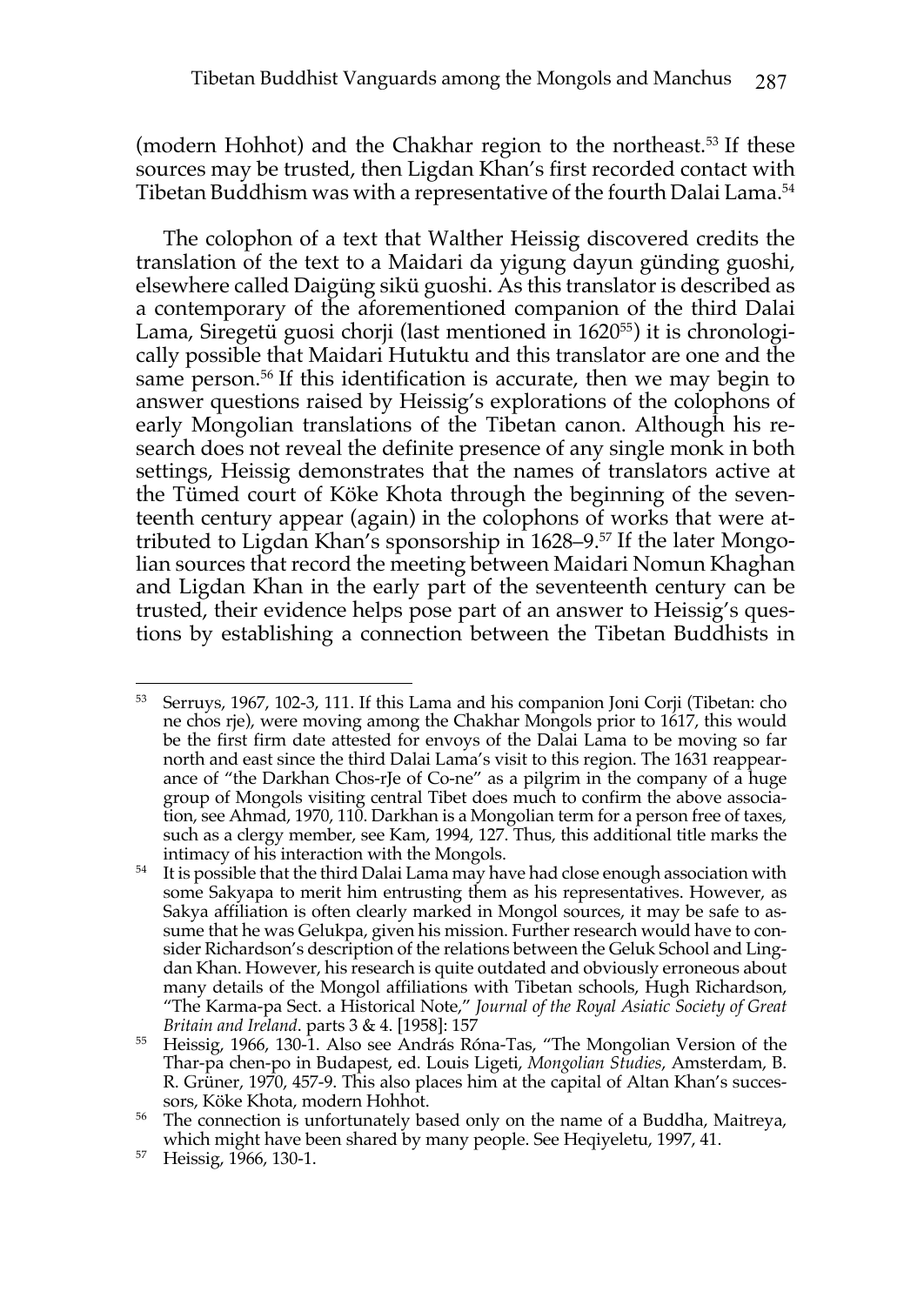Köke Khota and those at Ligdan Khan's court. In addition, this meeting and the possibility of Maidari's later participation in Ligdan's project complicate the relations that may have existed between Sakyapa and the Dalai Lama's representative in the entourage of Ligdan Khan.

These translation activities were to be crucial in the extension of Tibetan Buddhism to Mongolian regions.<sup>58</sup> During his tour of Mongolia, the Dalai Lama apparently sent images of the Buddha to Abudai of the Khalkha, which were enshrined in the Erdene Juu, one of the earliest known Tibetan Buddhist monasteries in Mongolia (est. 1585). In 1586, Lozang Zangpo—a Sakya lama—was sent by the third Dalai Lama to consecrate this temple in his stead.59 With him came Siregetü guosi chorji, who was involved with the translation school founded in Köke Khota. The next year, the Dalai Lama extended his visit into the domain of the Kharchin further east, where another school for translation was set up. $60$ 

How did Tibetan Buddhism come to the Manchu's capital near Mukden, present-day Shenyang in northeastern China? An inscription, dated 1630, registers the building of a stupa to honor the first recorded Manchu court contact with a Tibetan lama active in Mongol regions. The Uluk Darkhan Nangso Lama submitted to Nurhaci in 1621, along with his dependent Khorchin Mongols.<sup>61</sup> The Uluk Darkhan Nangso Lama passed away shortly after arriving in the Manchu court. In 1630, a stupa was built to house Uluk Darkhan Nangso Lama's remains at the request of a certain "Bai Lama."62 The 1620s are a significant yet underexplored decade in pre-conquest Manchu history. Even though Ligdan Khan was credited with sponsoring the translation and printing of the Buddhist canon Kangyur, the Kharachin and Bagharin Mongol communities—the very locations of the costly project—had deserted

<sup>&</sup>lt;sup>58</sup> Heissig, 1966, 130-1.<br><sup>59</sup> Ibid., 27. He does not cite his source for this specific detail. This may well be the result of some later Geluk School's reinterpretation of history.

 $60$  Ibid., 28. In 1586 the third Dalai Lama went even further afield to the region of the Khorchin Mongols, north of the Liao River and east of the Khingan range, to consecrate a temple at the invitation of their khan (32).

<sup>61</sup> A document in the *Manwen laodang* (The Old Manchu Chronicles) dated 1622 records that this lama had visited twice before 1621, see Yuxin Zhang, *Qing Zhengfu yu Lama Jiao* (Qing Government and Tibetan Buddhism), Xichang: Xizang Renmin chubanshe, 1988, 208-209; Eveline Yang, "Oluk Darhan Nangso," *Treasury of Lives,*  accessed June 10, 2019, https://treasuryoflives.org/biographies/view/Oluk-Darhan-Nangso-/13075.

<sup>62</sup> Zhang, 1988, 105. Tak-Sing Kam, "The dGe-lugs-pa Breakthrough: The Uluk Darxan Nangsu [Nangso] Lama's Mission to the Manchus," *Central Asiatic Journal*, vol. 44, no. 2 (2000): 161-176. Li Qin-Pu, "B-a Lama and the Establishment of Buddhism from Tibet in the Ch'ing Dynasty," *Journal of the Institute of Modern History*, Taipei: Academia Sinica, Issue 30 (Dec., 1998): 65-100.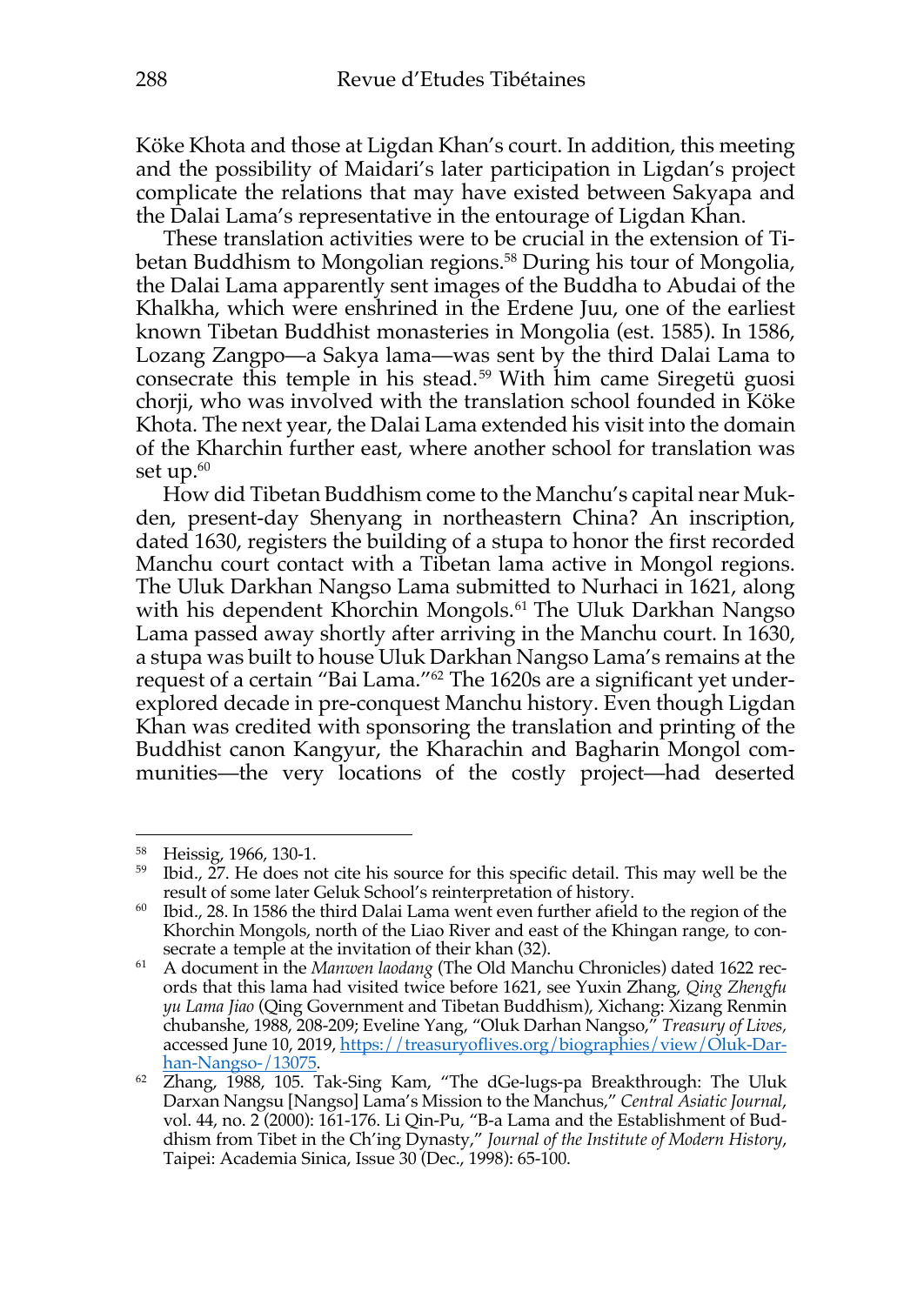Ligdan Khan.63 In fact, the Kharachin had officially concluded an alliance with the Manchus by 1628.64 Ligdan Khan's downfall received little sympathy in Geluk historical writings. One widely-known account portrayed his fall from grace as the repercussions from his defying the established ruling practice, antagonizing allies, and ultimately collaborating with those persecuting the Geluk Buddhists.<sup>65</sup> Indeed, the Geluk sources possess a certain bias, since Buddhists across sectarian boundaries suffered from the loss of sponsorship in the political turmoil.

Ligdan Khan was close to Sharba Hutuktu, who was his religious advisor and perhaps involved in the Buddhist canon translation and printing project. But his name was not recorded in the editions of the Ligdan Khan-sponsored translations of Buddhist canons. The omission of this leading figure puzzled scholars, who concluded that Ligdan Khan fell into dissension with his close confidents like Sharba Hutuktu.<sup>66</sup> The Uluk Darkhan Nangso and Bai Lama's flight to the Manchu power was no doubt caused by Ligdan Khan's ambition of unifying and reviving the Mongol power under his leadership.<sup>67</sup> The incorporation of Tibetan Buddhism into the Manchu state was thus historically contingent but its legacy, the adaptions by both Tibetan Buddhists and Manchu rulers, remained versatile for several centuries.

The possible connection between a Tibetan lama originally present in Tümed territory with the Chakhar Ligdan Khan detailed above may well have another parallel in the person of Kunga Ozer **(**Kun dga' 'od zer) Mergen Mañjuśri Pandita. This figure's personal name supports a connection with the Sakya School because the personal name of one of the school's most distinguished scholars, Sakya Pandita, was Kunga Gyeltsen (Kun dga' rgyal mtshan). This possible link to the Sakya School indicates a contested process of establishing patronage for Tibetan Buddhists among the Mongols. Much about the Kunga Ozer Mergen Mañjuśri Pandita remains unknown. His positionality may shed light on the relations of Tibetan Buddhists with the Manchu rulers in Mukden after the fall of Ligdan Khan in 1634. This period was most difficult to account for the continued presence of the Tongkhor Mañjuśri Hutuktu, as the appearance of a Kunga Ozer Mergen

<sup>&</sup>lt;sup>63</sup> Heissig, 1966, 122-123.<br><sup>64</sup> Johan Elverskog, 2006, Chapter 1, "The Mongols on the Eve of Conquest," 14-39. Heissig, 1960, 28. But Heissig's assessment of the state of Tibetan Buddhism among the Kharachin seem contradictory.

<sup>65</sup> Ho-Chin Yang, *The Annals of Kokonor*, Bloomington, Indiana University, 1969, 32-

<sup>&</sup>lt;sup>66</sup> Heissig, 1966, 123. Róna-Tas, 1970, 479 n. 97. Heissig and Róna-Tas disagreed on whether Sharba Hutuktu was a special case, but both suggested there was broad resentment towards Ligdan khan in his court.

<sup>&</sup>lt;sup>67</sup> Walther Heissig, "A Mongolian Source to the Lamaist Suppression of Shamanism in the 17th Century," *Anthropos*, 48 (1953), 495.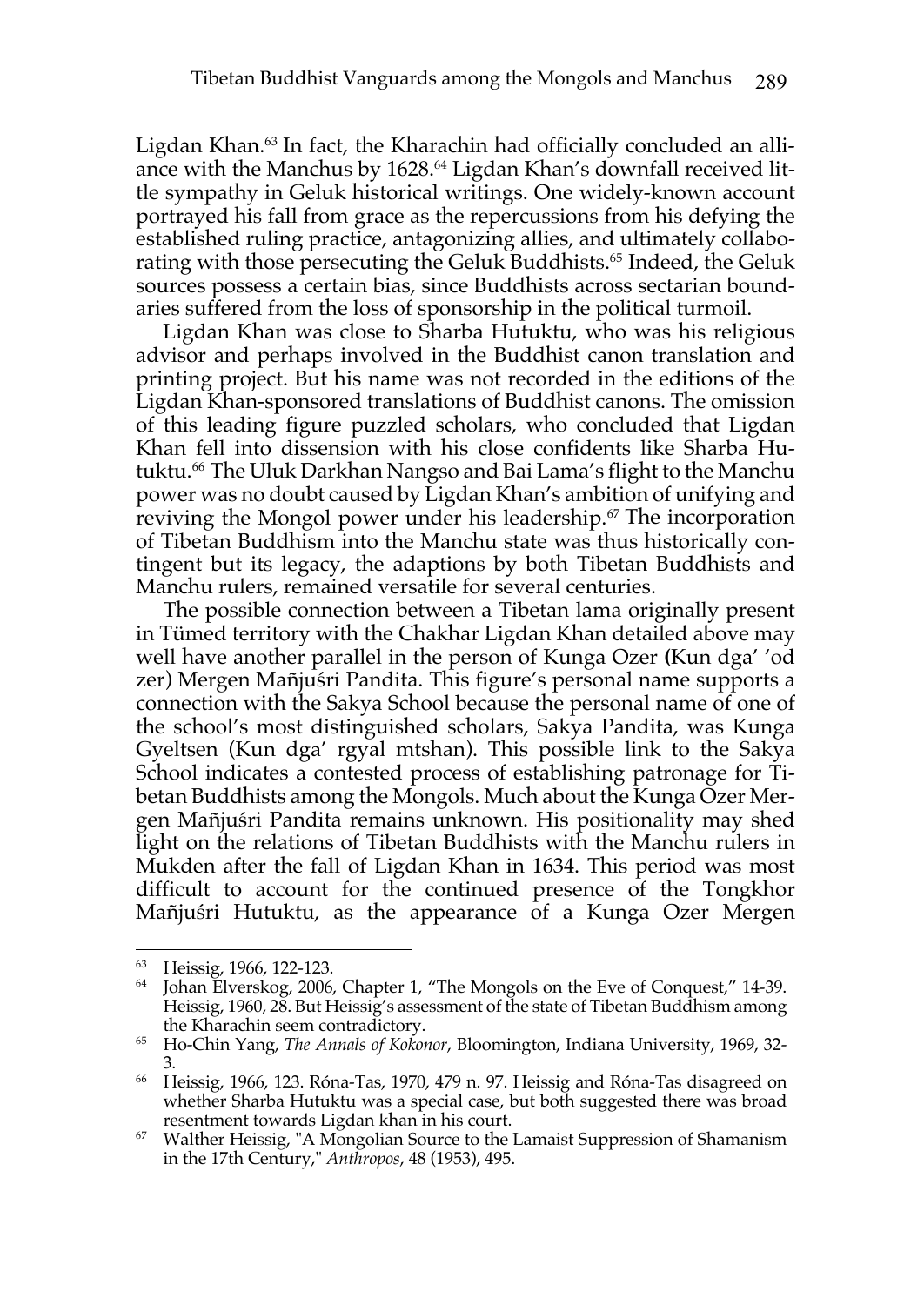Mañjuśri Pandita at the court of Ligdan Khan can only very tentatively be linked with the earlier Köke Khota figure describe above. Nonetheless, the institution of Buddhist reincarnation remained a dynamic mechanism in the Qing's Inner Asian politics. The break of a single incarnational lineage in this period did not remove powerful Buddhists from the political maneuverings.

Although the sons and grandsons of Altan Khan are said to have continued to patronize Tibetan Buddhism, their support may have become too unstable after the crisis in 1607 described above, which would leave another decade unaccounted for in this turbulent period. The only active support on record for the period beginning in the 1620s is the inscription from the Chakhar imperial complex at Chaghan Suburga from 1626.68 For the decade between 1617 and 1626, the context of Tibetan Buddhism at the Chakhar court can be accurately characterized as Sakya in its sectarian orientation. 69

Nevertheless, when the translation work for which Ligdan Khan is so famous for sponsoring took place, no distinction between sectarian affiliation is evident. The translation of the 1,100 texts attributed to Kunga Ozer Mergen Mañjuśri Pandita and his team of thirty-five scholars is said to have been the result of just two years of work, from 1628 to 1629. Heissig's queries as to the role of certain Köke Khota translators in this process are pertinent here: "How had these learned monks and translators come to work for Ligdan Khan in eastern Mongolia lands twenty or thirty years later? Or did he simply take credit for their work?"70 Heissig clearly suspects the latter, and demonstrates some instances of the process, but he hesitates to say anything definitive.<sup>71</sup> The meeting of Maidari Hutuktu and Ligdan Khan, discussed above, suggests that contacts between the Tümed Tibetan Buddhists and the Chakhar were indeed ongoing. Thus, the possibility remains that the Tongkhor Mañjuśri Hutuktu from Köke Khota is the same as Kunga Ozer Mergen Mañjuśri Pandita of the Chaghan Suburga translation project's colophons.

The fact that the association with Tongkhor is not attested in the colophons is not surprising, given the length of time that had passed since his first arrival in Mongolian country and the altered situation. After the death of the fourth Dalai Lama, there is no further mention of the Tongkhor lama as an important juncture of communication between the Mongols and Tibetans. The Tibetan Buddhists in Mongol regions may well have been on their own through these years, especially the

<sup>68</sup> Grupper, 1984, 65.

<sup>69</sup> A.M. Pozdneyev, *Mongolia and the Mongols,* vol. 1. (Bloomington, Indiana University, 1977), 238-63.

<sup>70</sup> Heissig, 1966, 131.

<sup>71</sup> Ibid, 132.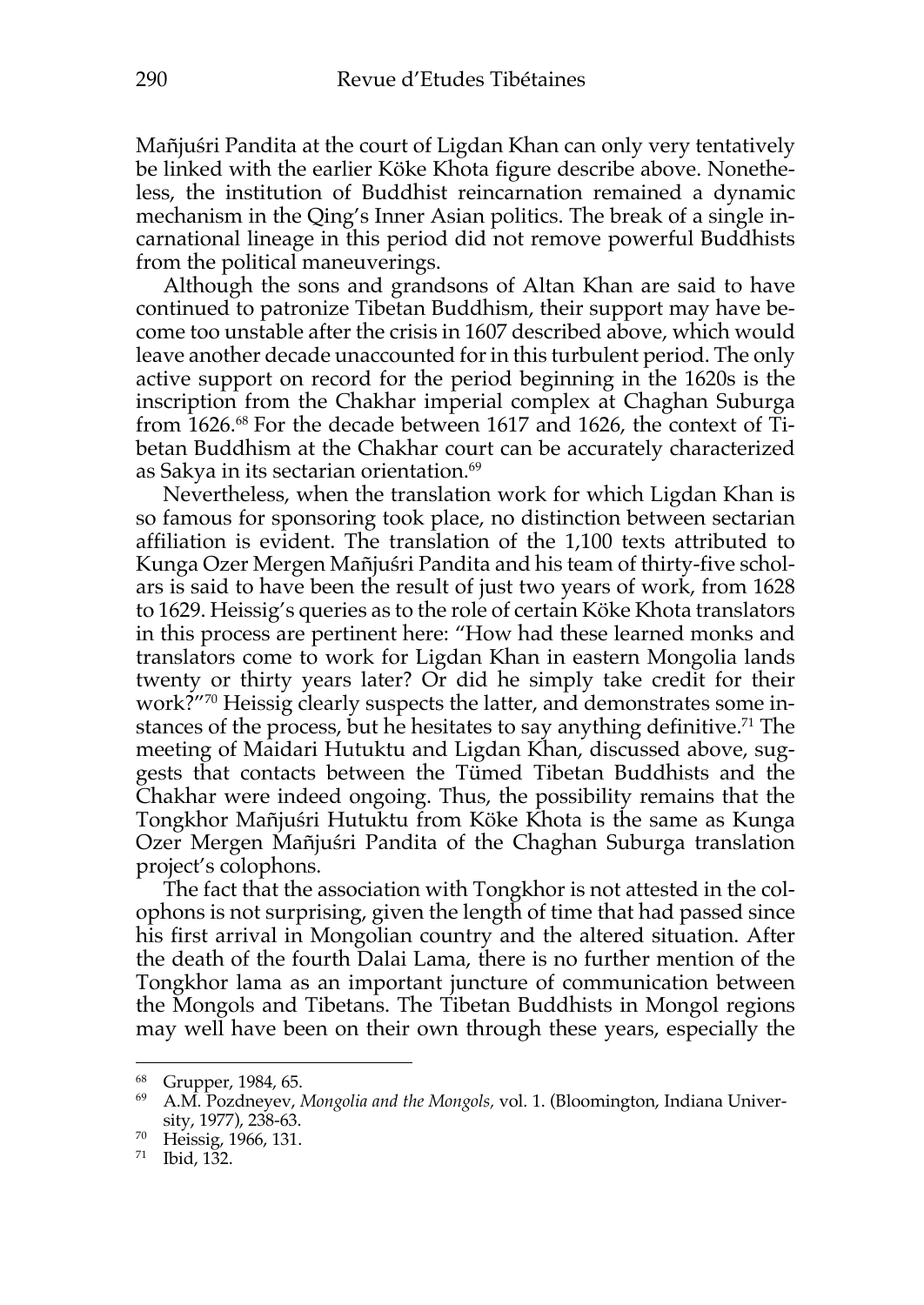followers of Tsongkhapa, as there was fighting in Central Tibet from 1610 to 1621, and at least between 1634 to 1637 Amdo (and Kham) were controlled by rulers hostile to the Geluk School. <sup>72</sup> In any case, the use of the proper name (Kunga Ozer Mergen Mañjuśri Pandita) rather than an associated place name (Tongkhor Mañjuśri Hutuktu) may just reflect the different contexts in which the name was preserved. The colophon would be more likely to preserve the personal name, while common usage often seems to have been more oriented to place names and titles.73 So, although the association with the bodhisattva Mañjuśri is the only obvious similarity in the names, there are other indications that these two names might refer to a single figure or incarnations in the same lineage.

The 1638 inscription of the Shisheng ("Real Victory") Temple includes the story of the movements of the famed Mahākāla statue to its destination in Mukden. How and when did the cult of Mahākāla worship became a Geluk practice? This is perhaps the least understood aspect of sectarian contestations in the sixteenth century.74 Many of the seventy plus forms of Mahākāla were established by the Sakya school, but later became important protective deities (dharmapālas; chos skyong) of the Geluk school.<sup>75</sup> The institutional transformation of this cult of Mahākāla worship remains largely unexplored. But its association with the Geluk school likely started at the time of the third Dalai Lama Sonam Gyatso. In 1558, he granted a Mongol official living north of Lhasa (in 'Dam) with "the authority of entrance into the Mahākāla tradition, at which time his appearance was wild, and he appeared in the form of Mahākāla to the official himself."76 Moreover, some twenty years later when Sonam Gyatso met with Altan Khan, he destroyed the shamanistic images of the Mongols with a ritual fire in the presence of Mahākāla.77 Given the centrality of the Mahākāla Cult to the Mongols and the Manchus, it is important to point out that the Shisheng Temple was the first one built in the so-called "Mahākāla Complex" in Mukden. Even though the Shisheng Temple's inscription does go into some detail as to the origins of the Mahākāla image, the statue is hardly central to the monastic complex named after the deity. Architecturally, the building housing the Mahākāla statue is smaller than the main hall, and

<sup>72</sup> Ahmad, 1970, 101-17.

 $73$  Other examples of this form of nomenclature are abundant in the Mongol sources, for example in the biography of Altan Khan: Stag lung (place name) *nang so* (title). 74 On Shisheng Temple, see Yumiko Ishihama, "A Comprehensive Study of Imperi-

ally Sponsored Tibetan Buddhist Monasteries in Early Qing," *Manzokushi Kenkyū (Journal of Manchu and Qing Studies)* 6 (December 2007): 1–39.

<sup>75</sup> De Nebesky-Wojkowitz, *Oracles and Demons of Tibet: The Cult and Iconography of the Tibetan Protective Deities*, (Kathmandu, Tiwari's Pilgrims Book House, 1993), 38. 76 Sperling, 1992, 742.

<sup>77</sup> Ngag dbang blo bzang rgya mtsho, 1982, 192, n. 2.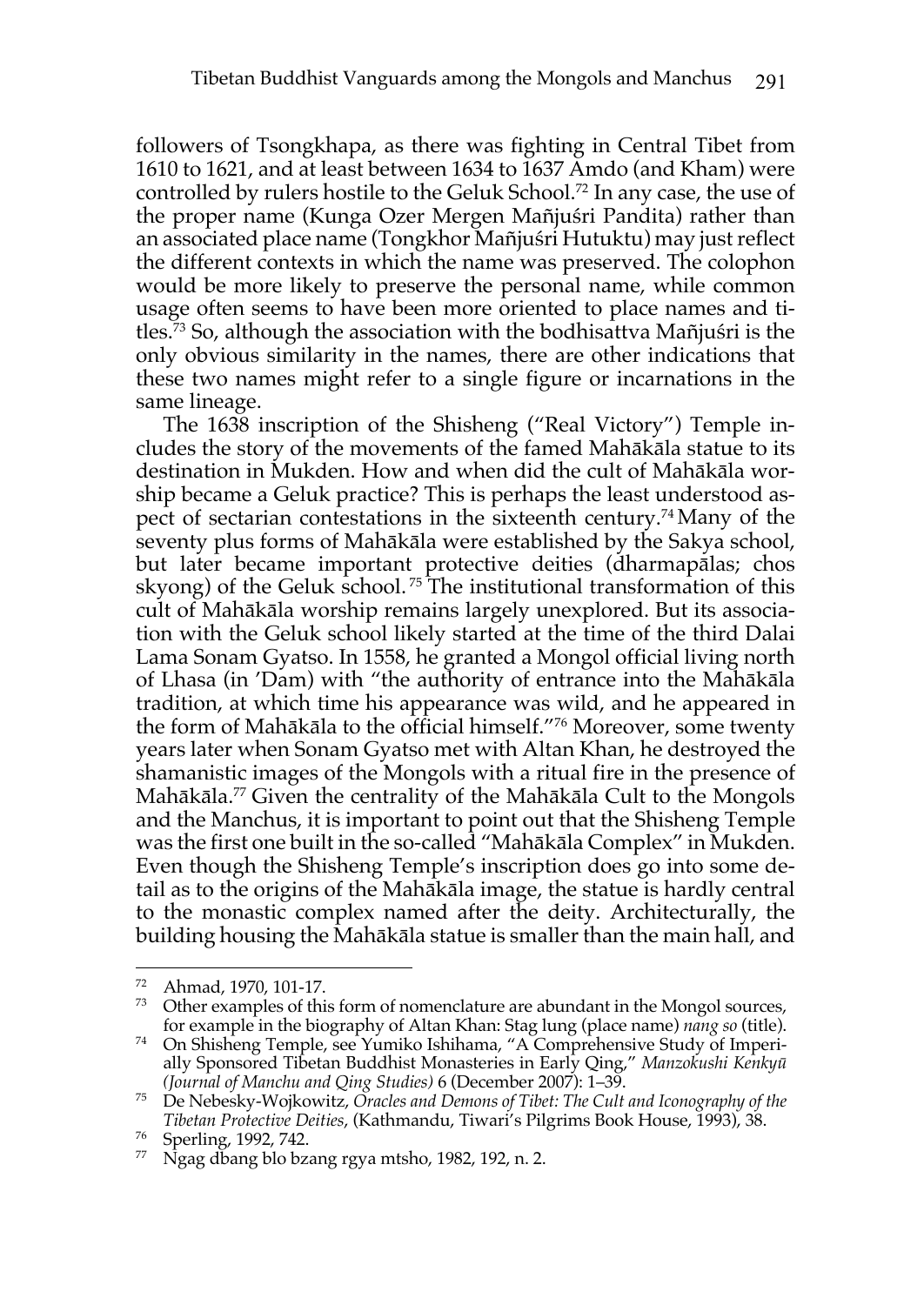off the central axis. Other temples within the Mahākāla complex were each associated with a particular deity, all of which were doctrinally distinct from Mahākāla, rather than being part of an entourage to complement the monastic complex. <sup>78</sup>

This temple was built, possibly under the direction of a monk who had been at Ligdan Khan's court, to commemorate the Manchu success over the Chakhar Mongols and to house the Mahākāla statue brought by Mergen lama. <sup>79</sup> The latter part of the inscription reads as follows, "At the request of Sharba Hutuktu, it was transferred to the realm of Chakhar's Ligdan Khan, the descendant of [the Mongols] of the Great Yuan Empire, and was worshipped [there]. After the benevolent Magnanimous Harmonious Holy Khan of the Great Qing Empire subjugated the Chakhar nation, its tribesmen all came to surrender. At this juncture, the Holy Emperor heard of Mergen lama's coming to submit with the Mahākāla [statue], [he] made the lamas welcome [Mergen] with protocol and had [the statue] installed west of Mukden city."80 Since his former patron Ligdan Khan had turned against his own family and people and driven away his lamas, Mergen lama (likely Kunga Ozer Mergen Mañjuśri Pandita), who maintained possession of this important image, turned to the victors, the Manchus, for patronage. It stands to reason that an imminent figure would possess such an image and seek to use it to his own advantage and for those he represented, just as did the son and widow of Ligdan Khan, who are said to have tendered the Yuan seal as a token of their loyal submission to the Manchus. Although the name Mergen, a Mongol epithet of Mañjuśri,<sup>81</sup> is again the only obvious connection with Kunga Ozer Mergen Mañjuśri Pandita, the circumstantial evidence for the identity of this Mergen lama with Kunga Ozer Mergen Mañjuśri Pandita is reasonable and certainly possible.

To understand his position at the Chakhar court, a brief review of the prominent lamas and translators at the Chaghan Suburga is helpful. Sharba Hutuktu became Ligdan Khan's court chaplain in 1617 when he first consecrated the khan. At this time, "he founded a temple and a monastery and consecrated an image of Śākyamuni and other [images],

<sup>78</sup> Zhang, 1988, 201.

 $79$  The satellite temple designs, started in 1643, were entrusted to Biligtü Nangso. Mergen Lama was welcomed, by order of the Khan, by Biligtü Nangso, for more see Grupper, 1980, 141. Grupper seems to imply that this Biligtü Nangso was present at Chaghan Suburga with Sharba Hutuktu and Mañjuśri Pandita, but he does not indicate his sources, see Grupper, 1980, 95.

<sup>80</sup> Kam, 1994, 139. Later Chinese sources interpret Mergen Lama's arrival as due to his understanding that the "fortune of Heaven" was shifting to the Manchu nation.

<sup>81</sup> Farquhar, "Emperor as Bodhisattva in the Governance of the Ch'ing Empire," *Harvard Journal of Asiatic Studies*. vol. 38, no. 1. Cambridge, MA Harvard-Yenching Institute, 1978, 12-13, n. 21.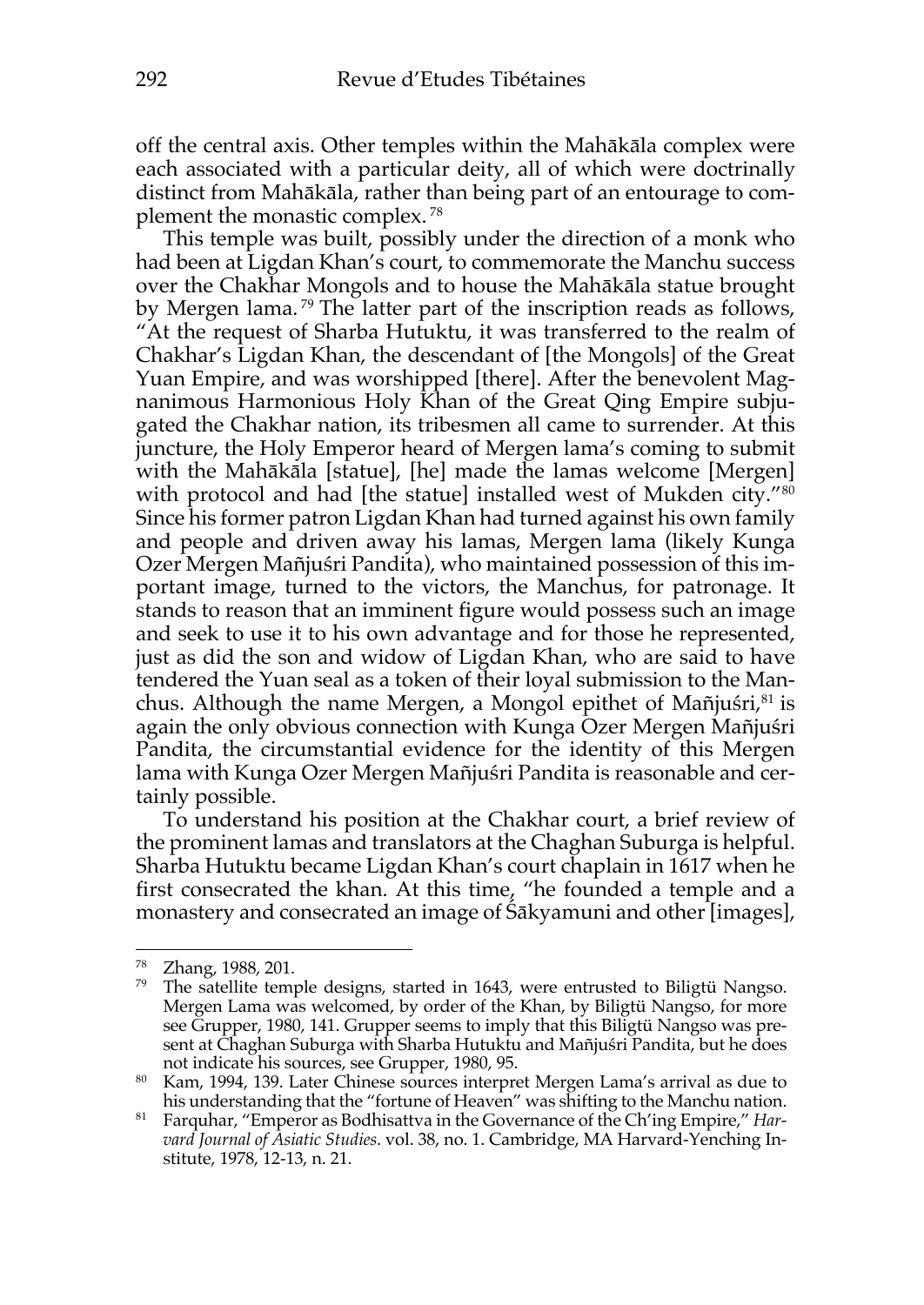and assembled translators headed by Güngge oser (Kun dga' 'od zer) to translate with ease the *Kanjur*."82 Heissig further describes the situation as, "Thirty-five Mongolian and Tibetan scholars and monks under the leadership of Kunga Ozer are reported to have translated the 1,100 odd works from Tibetan into Mongolian."83 Róna-Tas goes into to some detail on the extensive colophon references to Kunga Ozer Mergen Mañjuśri Pandita, including his Tibetan origins and the fact that he worked on these translations together with Sharba Hutuktu. <sup>84</sup> All of these details support the assessment that this figure was of major importance at the Chakhar court and a close associate of Sharba Hutuktu. Thus, when a "Mergen lama" is designated as responsible for the transfer of the Mahākāla statue to the Mukden court, it is plausible to conclude that this is the same person that figured so prominently at the Chakhar capital. In addition, the 1638 inscription reveals, for the first time, that the image was first brought to Ligdan Khan by Sharba Hutuktu. As Kunga Ozer Mergen Mañjuśri Pandita worked closely with this person and is the only other prominent figure mentioned at the Chakhar court, it is likely that the responsibility for leadership of its Buddhist community would fall to him.

#### **Conclusion**

These Tibetan Buddhist vanguards discussed here showcase the diversity and complexity of this period. This short list of eight names is by no means complete. But we hope to stress the gradual and contested process through which the Tibetan Buddhists gained a foothold in Mongol regions and eventually were embraced by the Manchu court in Mukden. The process had a long-lasting impact on how the Manchu Qing imperial rulers envisioned a multicultural empire within which Tibetan Buddhism played an important role. By focusing on the period between 1576 and 1638, we show the origins of the presence of Tibetan Buddhists that were influential in shaping Qing imperial policies. Furthermore, we hope to call into question the notion of rigid sectarian boundaries in this early period and raise questions regarding assumed tensions between different schools of Tibetan Buddhism. Such tensions became crystallized as the Geluk Ganden Podrang grew increasingly powerful in the late seventeenth and eighteenth centuries. But in spite of this, political engagements went beyond sectarian

<sup>&</sup>lt;sup>82</sup> From the anonymous *Sira tughuji*, see translation in Grupper, 1980, 110.<br><sup>83</sup> Heissig, 1966, 125.

<sup>&</sup>lt;sup>84</sup> Róna-Tas, 1970, 477 and 479; Grupper's translation of *Altan kürdün mingghan gegesütü bichig* 1980, 83,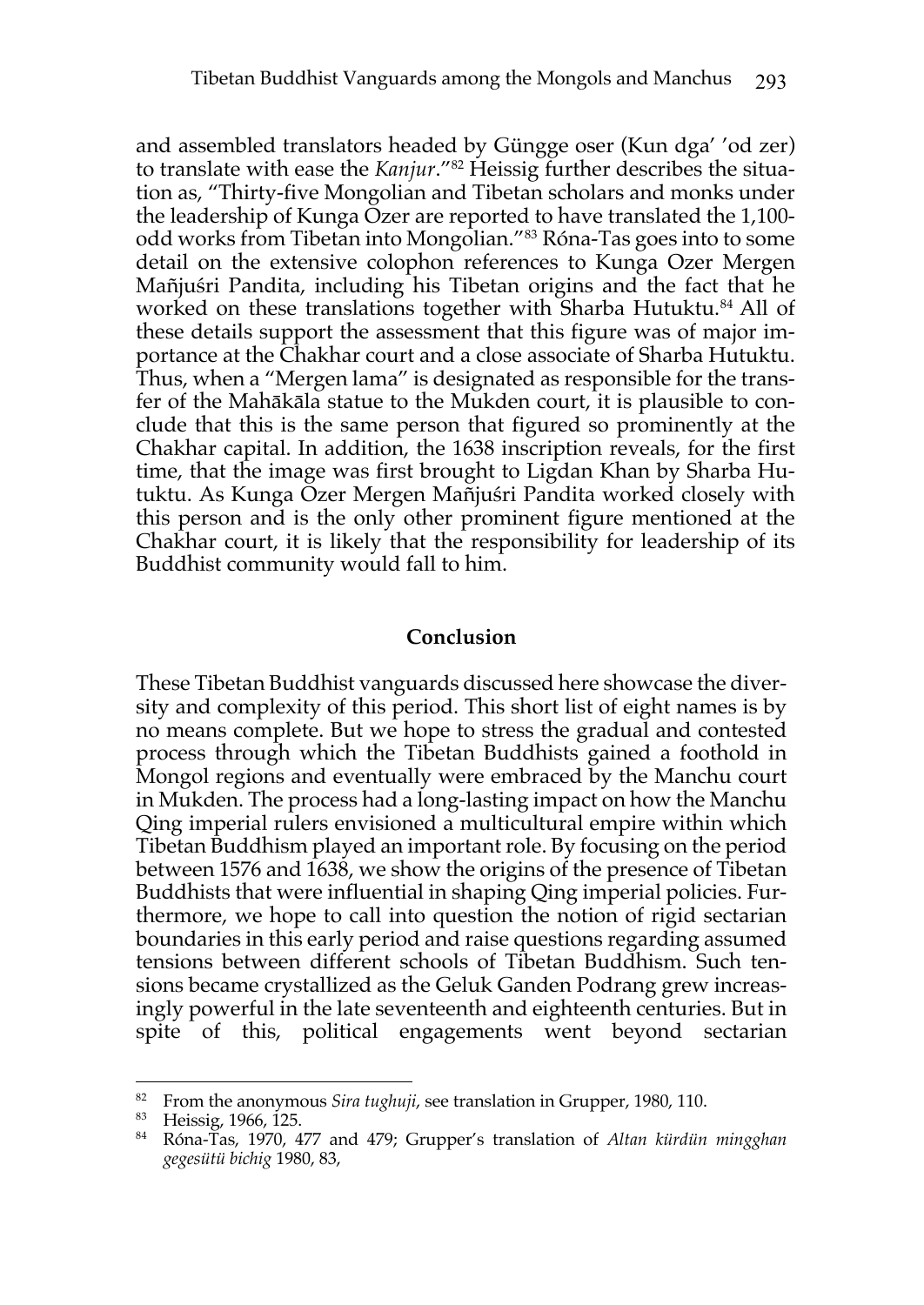boundaries.85

The years between 1576 and 1638 were marked by a matrix of Buddhist missionaries, the decline of Mongol political power, and the rise of the Manchus. We hope to rekindle a discussion of the multifaceted interaction among all these groups and to expanded the temporal scope of research to an earlier time so as to reconsider the shifting geopolitical history of Inner Asia beyond the purview of Qing China. The sporadic individual-driven journeys to the east by these eight Buddhist vanguards took place under specific historical circumstances that preceded the rise of the Manchu Qing and the Gelukpa hegemony. In the post-conquest phase of the Qing, it was upon this foundation that Qing emperors and the Ganden Podrang developed their imperial and religious agenda.

# **List of Reference**

### Primary Sources

- Ngag dbang blo bzang rgya mtsho. *Rje btsun thams cad mkhyen pa bsod nams rgya mtsho'i rnam thar dngos grub rgya mtsho'i shing rta*. Delhi: Jayyed Press, 1982.
- The Fifth Dalai Lama Ngawang Lozang Gyatso. *A History of Tibet.*  Trans. Zahiruddin Ahmad. Bloomington, Indiana University: Research Institute for Inner Asian Studies, 1995.
- Ngag dbang rnam rgyal, *Brgyud pa yid bźin nor bu'i rtogs pa brjod pa ṅo mtshar rgya mtsho.* Lhasa: Bod ljongs bod yig dpe rnying dpe skrun khang, 1992.

# Secondary Sources

- Ahmad, Zahiruddin. "Sino-Tibetan Relations in the Seventeenth Century." *Serie Orientale Roma,* vol. 40. Rome, Instituto Italiano per il Medio ed Estremo Oriente, 1970.
- Bawden, Charles. *The Jebtsundamba Khutukhtus of Urga*. Weisbaden, Harrassowitz, 1961.
- Berger, Patricia. *Empire of Emptiness: Buddhist Art and Political Authority in Qing China*. University of Hawaii Press, 2003.
- Bsod nams grags pa. "Deb t'er dmar po gsar ma: Tibetan Chronicles," trans. by Giuseppe Tucci, *Serie Orientale Roma,* vol. 24 (vol. I). Rome, Instituto Italiano per il Medio ed Estremo Oriente, 1971.

<sup>&</sup>lt;sup>85</sup> For a Nyingma envoy of the Geluk's fifth Dalai Lama in Nepal, see Michael Monhart, "Seeing All as One, Mediating between Gods, Humans, and Demons: The Travels of Katok Tsewang Norbu 1749-1751" (MA. Thesis, Columbia University, 2011).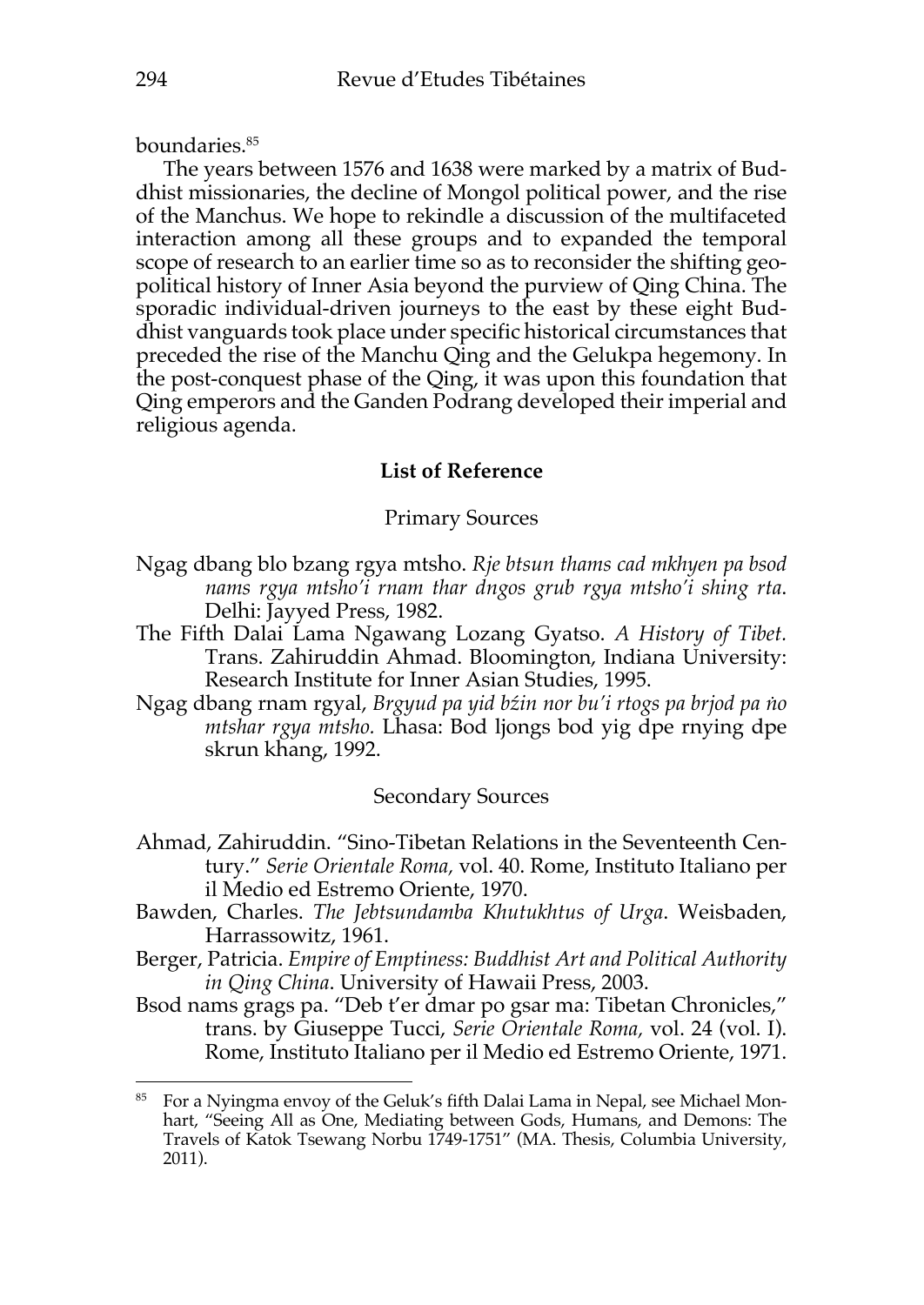- Chen, Xiaomin. *Qing dai zhu jing lama yan jiu* (Studies of Lamas in Beijing in the Qing Dynasty). Beijing: Beijing yan shan chubanshe, 2011.
- Ching, Dora C.Y. "Tibetan Buddhism and the Creation of the Ming Imperial Image." ed. by David Robinson. *Culture, Courtiers, and Competition: the Ming Court (1368-1644).* Cambridge: Harvard University Press, 2008. 321-364.
- Coyiji. *Neimenggu Zangchuan Fojiao si yuan* (Tibetan Buddhist Monasteries in Inner Mongolia). Lanzhou: Gansu Minzu Chubanshe, 2014.
- Di Cosmo, Nicola. "State Formation and Periodization in Inner Asian History." Journal of World History 10, no. 1 (1999): 1-40.
- De Nebesky-Wojkowitz, Rene. *Oracles and Demons of Tibet: The Cult and Iconography of the Tibetan Protective Deities*. Kathmandu, Tiwari's Pilgrims Book House, 1993 [1975].
- Elverskog, Johan. "Whatever Happened to Queen Jönggen?" *Buddhism in Mongolian History, Culture, and Society.* ed. by Vesna A. Wallace. New York: Oxford University Press, 2015.
	- ––––––. "An Early Seventeenth-Century Tibeto-Mongolian Ceremonial Staff," *Journal of the International Association of Tibetan Studies*, no. 3 (December 2007): 1-24.
	- ––––––. *Our Great Qing: The Mongols, Buddhism and the State in Late Imperial China.* Honolulu: University of Hawai'i Press, 2006.
- Farquhar, David. "Emperor as Bodhisattva in the Governance of the Ch'ing Empire," *Harvard Journal of Asiatic Studies*. vol. 38, no. 1. Cambridge, MA Harvard-Yenching Institute, 1978, pp. 5-34.
- Grupper, Samuel. "Manchu Patronage and Tibetan Buddhism during the First Half of the Ch'ing Dynasty," *The Journal of the Tibet Society*. vol. 4. Bloomington, 1984.
- ––––––. "The Manchu Imperial Cult of the Early Ch'ing Dynasty: Texts and Studies on the Tantric Sanctuary of Mahākāla at Mukden." Ph.D. diss., Indiana University, 1980.
- Heissig, Walther. *The Religions of Mongolia*. trans. Geoffrey Samuel. Berkeley, University of California, 1980.
	- ––––––. *A Lost Civilization: The Mongols Rediscovered*. New York, Basic Books, 1966.
- ––––––. "A Mongolian Source to the Lamaist Suppression of Shamanism in the 17th Century," *Anthropos*. Freiburg, Paulusdruckerei, vol. 48. 1953.
- Heqiyeletu. "Zangchuan Fojiao Hutuketu Zhi Xian Kao Shi (A Study of the Kutuktu Title in Tibetan Buddhism)." *China Tibetology.*  Beijing: China Tibetology Center. 1997. vol. 3. 37-44.
- Huang Tou. "Tibetan Buddhism in Beijing," *Buddhist Art of the Tibetan Plateau*. Hong Kong, Joint Publishing Co., 1988.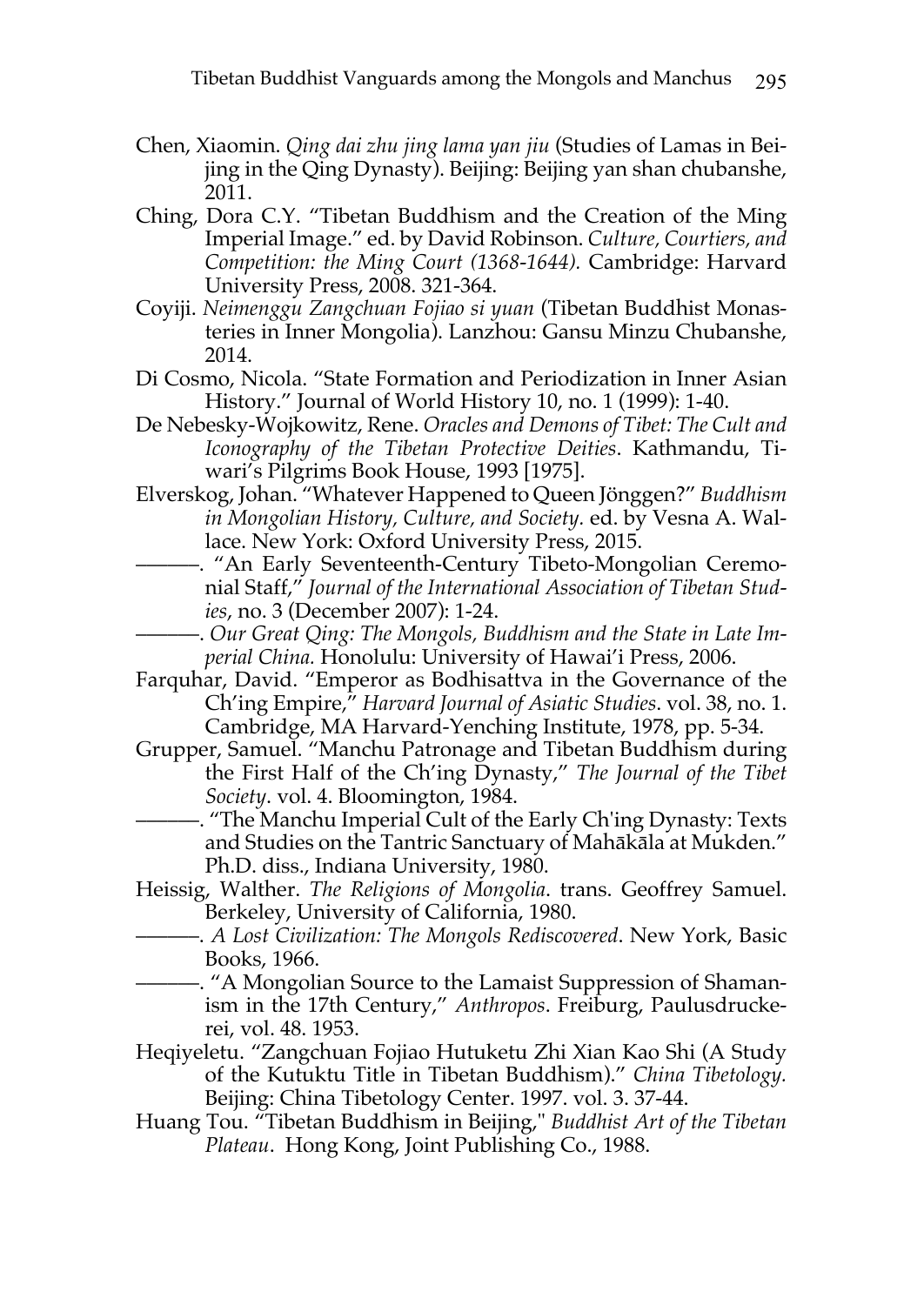- Hurcha, Coyiji, and Wuyun. *Zangchuan Fojiao zai Menggu Diqu de Chuanbo Yanjiu* (Research on the Tibetan Buddhist Dissemination in Mongolia). Beijing: Nationality Press, 2012.
- Ishihama Yumiko, "A Comprehensive Study of Imperially Sponsored Tibetan Buddhist Monasteries in the Early Qing," *Manzokushi Kenkyū (Journal of Manchu and Qing Studies)* 6 (December 2007): 1–39.
- Jiaye Chepai and Shuang Bao. "A Sheng Lama Kao (Studies of A Sheng Lama)." *Qinghai Min zu yan jiu* (Research on Qinghai Nationalities), vol 23, No. 1. (Jan. 2012): 80-85.
- Kam, Tak Sing. "Manchu-Tibetan Relations in the Early Seventeenth Century: A Reappraisal." Ph.D. diss., Harvard University, 1994.
- Kim, Sŏng-su. *Ming-Qing zhi ji Zangchuan Fojiao zai Menggu di qu de Chuanbo* (Tibetan Buddhist Dissemination in Mongolia during the Ming-Qing Transition). Beijing: Social Science Bibliography Press, 2006.
- Lama Kunsang [Olivier Brunet], Lama Pemo [Lydia Brunet], Marie Aubèle. *History of the Karmapas: The Odyssey of the Tibetan Masters with the Black Crown*. Ithaca, N.Y: Snow Lion Publications, 2012.
- Li Qin-pu. "B-a Lama and the Establishment of Buddhism from Tibet in the Ch'ing Dynasty." *Journal of the Institute of Modern History*. Taipei: Academia Sinica. Issue 30 (Dec., 1998): 65-100.
- Lin, Chiu-yan. "Research on Qing Emperors' Religion Policies toward Mongols in the High-Qing Era." (M.A. Thesis, National Taiwan Normal University, 2000.
- Luo, Wenhua. Long pao yu jia sha: Qinggong Zangchuan Fojiao wenhua kaocha (*Dragon Robes and Kesaya: Study on the Qing Palace Tibetan Buddhist Culture*). Zi Jin Shu Xi. Di 2 Ji; 8-9. Beijing: Zijincheng Chubanshe, 2005.
- Millward, James A. "'Coming onto the Map': 'Western Regions' Geography and Cartographic Nomenclature in the Making of Chinese Empire in Xinjiang." *Late Imperial China* 20, no. 2 (1999): 61–98.
- Monhart, Michael. "Seeing All as One, Mediating between Gods, Humans, and Demons: The Travels of Katok Tsewang Norbu 1749-1751." MA. Thesis, New York: Columbia University, 2011.
- Okada, Hirehiro. "The Third Dalai Lama and Altan Khan of the Tümed," ed. Per Kvaerne, *Tibetan Studies: Proceedings of the 5th Seminar of the International Association for Tibetan Studies*, vol. 2. Narita 1992, 645-652.
- Pozdneyev, A.M. *Mongolia and the Mongols, Vol. 1*. Bloomington, Indiana University, 1977.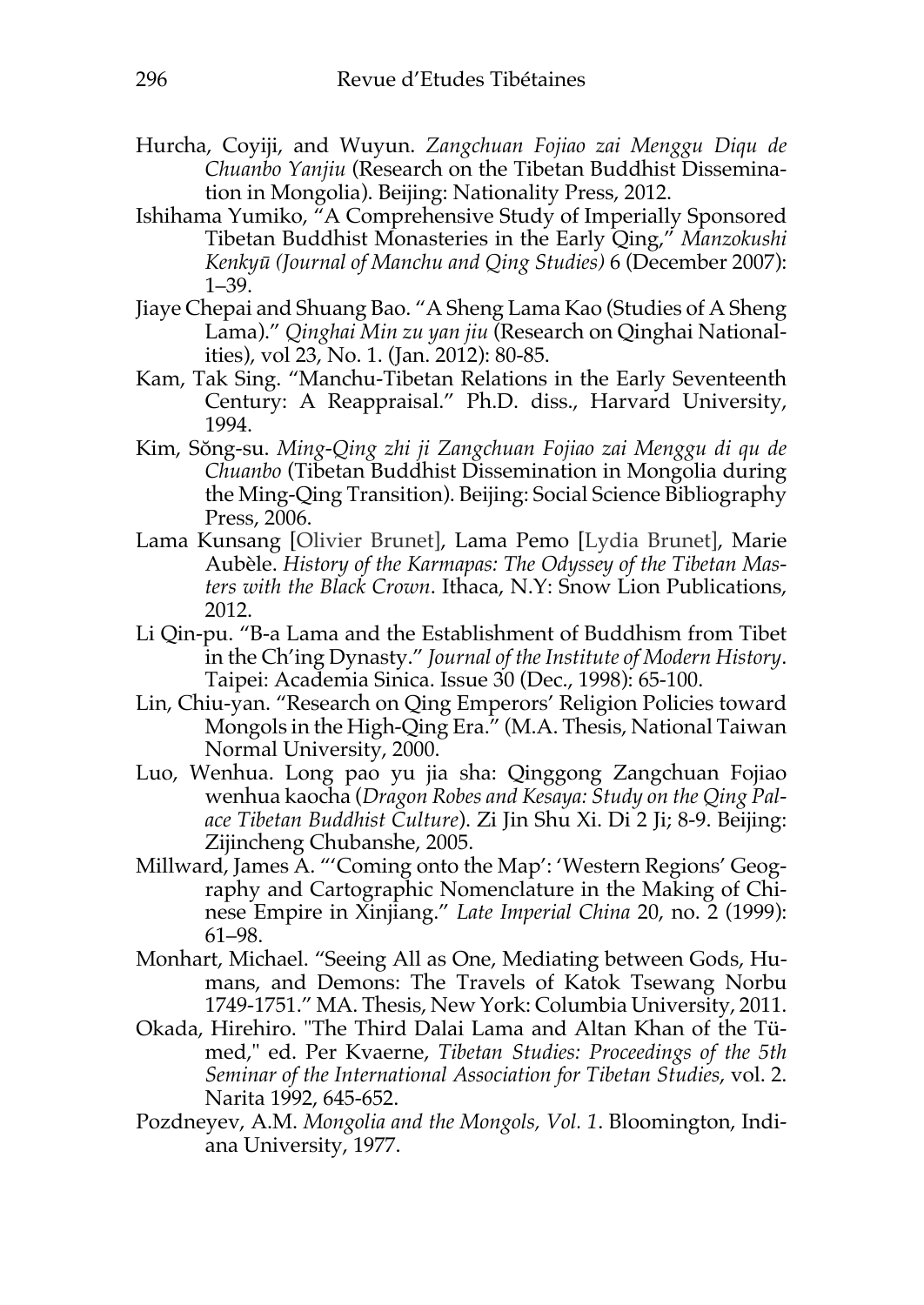- Rawski, Evelyn. *The Last Emperors: A Social History of Qing Imperial Institutions*. Berkeley: University of California Press, 1998.
- Richardson, Hugh. "The Karma-pa Sect. A Historical Note," *Journal of the Royal Asiatic Society of Great Britain and Ireland*. parts 3 & 4. London 1958, 139-64.
- Rockhill, W. W. "The Dalai Lamas of Lhasa and Their Relations with the Manchu Emperors of China. 1644-1908," *T'oung Pao*, vol. 11. Leiden, Brill, 1910, 1-103.
- Róna-Tas, András. "The Mongolian Version of the *Theg-pa chen-po* in Budapest," ed. Louis Ligeti. *Mongolian Studies*. Amsterdam, B. R. Grüner, 1970.
- Samten Chhosphel, "Rendawa Zhonnu Lodro," Treasury of Lives, accessed June 23, 2021, http://treasuryoflives.org/biographies/view/Rendawa-Zhonnu-Lodro/8571.
- Schwieger, Peter. *The Dalai Lama and the Emperor of China: A Political History of the Tibetan Institution of Reincarnation*. New York: Columbia University Press, 2015.
- Serruys, Henry. "Sino-Mongol Relations: The Tribute System and Diplomatic Missions (1400-1600)," *Mélanges Chinois et Bouddhiques*, Vol. 14, part 2, Bruxelles, Institut Belge des Hautes Etudes Chinoises. 1967.
	- ––––––. "Early Lamaism in Mongolia," *Oriens Extremus*. vol. 10, no. 2. Weisbaden, Harrassowitz, 1963, pp. 181-216.
- Shakabpa, W. D. *Tibet: A Political History*. New York, Potala, 1984.
- Snellgrove, David and Richardson, Hugh. *A Cultural History of Tibet*. Boston, Shambala, 1995.
- Sonam Dorje. "The Second Tongkhor, Yonten Gyatso." *Treasury of*  Lives https://treasuryoflives.org/biographies/view/Second-Tongkhor-Yonten-Gyatso/3708
	- ––––––. "Ngawang Sonam Gyatso." *Treasury of Lives* https://treasuryoflives.org/biographies/view/Ngawang-Sonam-Gyatso/TBRC\_P1468
- Sperling, Elliot. "Notes on References to 'Bri-gung-pa Mongol Contact in the Late Sixteenth and Early Seventeenth Centuries," ed. Per Kvaerne, Tibetan *Studies: Proceedings of the 6th Seminar of the International Association for Tibetan Studies*, vol. 2. Oslo, Institute for Comparative Research in Human Culture, 1992, 741-750.
- Toh, Hoong Teik. "Tibetan Buddhism in Ming China." Ph.D. Dissertation, Harvard University, 2004.
- Townsend, Dominique. *A Buddhist Sensibility: Aesthetic Education at Tibet's Mindröling Monastery*. New York: Columbia University Press, 2021.
- Tsehua. "The First Zhabdrung Karpo, Tsoknyi Gyatso," *Treasury of Lives* http://treasuryoflives.org/biographies/view/First-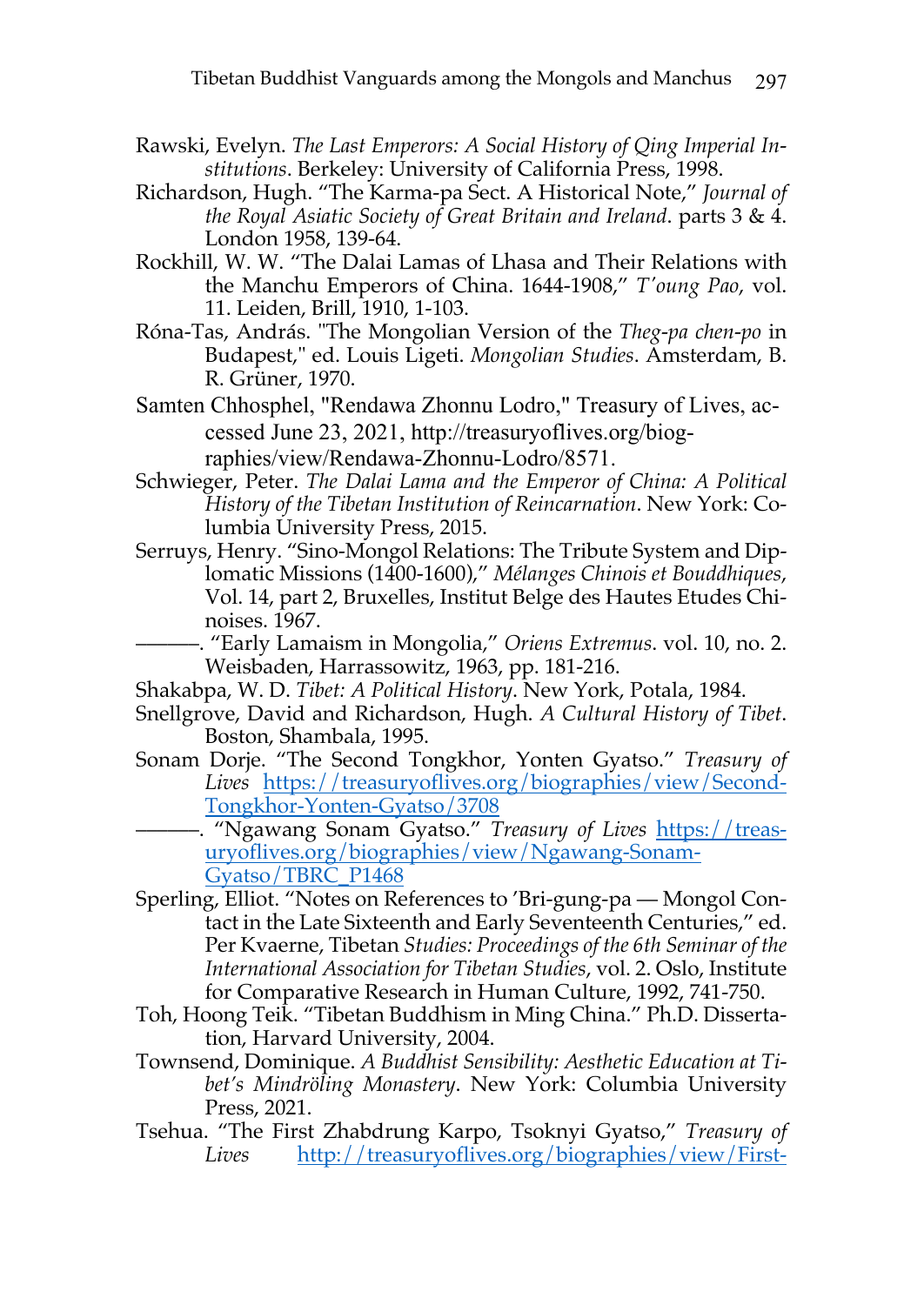Zhabdrung-Karpo-Tsoknyi-Gyatso/6670.

- Tuttle, Gray. "Pattern Recognition: Tracking the Spread of the Incarnation Institution through Time and across Tibetan Territory." *Revue d'Etudes Tibétaines*. 38 (February 2017) 29-64. http://digitalhimalaya.com/collections/journals/ret/
	- ––––––. "The Role of Mongol Elite and Educational Degrees in the Advent of Reincarnation Lineages in 17<sup>th</sup> Century Amdo." edited by Karl Debreczeny and Gray Tuttle. *Tibet's Turbulent 17th Century and the Tenth Karmapa.* Chicago: Serindia Publications, 2016, 235-262.
- ––––––. Local History in A mdo: The Tsong kha Range (*ri rgyud*)." *Asian Highlands Perspectives.* 1:2 (December, 2010): 23-97.
- Wang Leiyi and Yao Guixuan. *Zangchuan Fojiao Siyuan Meidai Zhao Wudang Zhao Diaocha yu Yanjiu* (Investigations and Research on Tibetan Buddhist Temples: Meidai Temple and Wudang Temple). Beijing: China Tibetology Press, 2009.
- van der Kuijp, Leonard and Gray Tuttle. "Altan Qaγan (1507-1582) of the Tümed Mongols and the Stag lung Abbot Kun dga' bkra shis rgyal mtshan (1575-1635)," In *Trails of the Tibetan Tradition: Papers for Elliot Sperling*, edited by Roberto Vitali, with assistance from Gedun Rabsal and Nicole Willock, Amnye Machen Institute: Dharamshala (H.P.), India. 2014, 461-482. *Revue d'Etudes Tibétaines* 31 (February 2017): 461-482.
- Wang Li. *Ming mo Qing chu Dalai Lama Xitong yu Menggu zhu bu hu dong Guanxi Yanjiu* (Studies of Interactions between the Dalai Lama Lineage and Various Mongol Tribes in the Ming-Qing Transitional Era). Beijing: Nationality Press, 2011.
- Wang Yao. "A Cult of Mahākāla in Beijing," ed. Per Kvaerne, *Tibetan Studies: Proceedings of the 5th Seminar of the International Association for Tibetan Studies*, vol. 2. Oslo, Institute for Comparative Research in Human Culture, 1992, 957-64.
- Wang, Xiangyun. "Tibetan Buddhism at the Court of Qing: The Life and Work of LCang SKya Rol-Pa'i-Rdo-Rje (1717-1786)." Harvard University, 1995.
- Wangqian Duanzhi and Jiang Zengli, "Saban yu Liangzhou sida fosi" (Sa Pan and the Four Liangzhou Temples), *Xizang yanjiu huixun* (Newsletter on Tibetan Studies), Taipei, 1993, no. 15, pp. 9-15.
- Wylie, Turrell. "The Geography of Tibet According to the 'Dzamgling-rgyas-bshad," *Serie Orientale Roma,* vol. 25. Rome, Instituto Italiano per il Medio ed Estremo Oriente, 1962.
- Yang, Eveline. "Oluk Darhan Nangso," *Treasury of Lives.*  https://treasuryoflives.org/biographies/view/Oluk-Darhan-Nangso-/13075.
- Yang, Ho-Chin. *The Annals of Kokonor*. Bloomington, Indiana